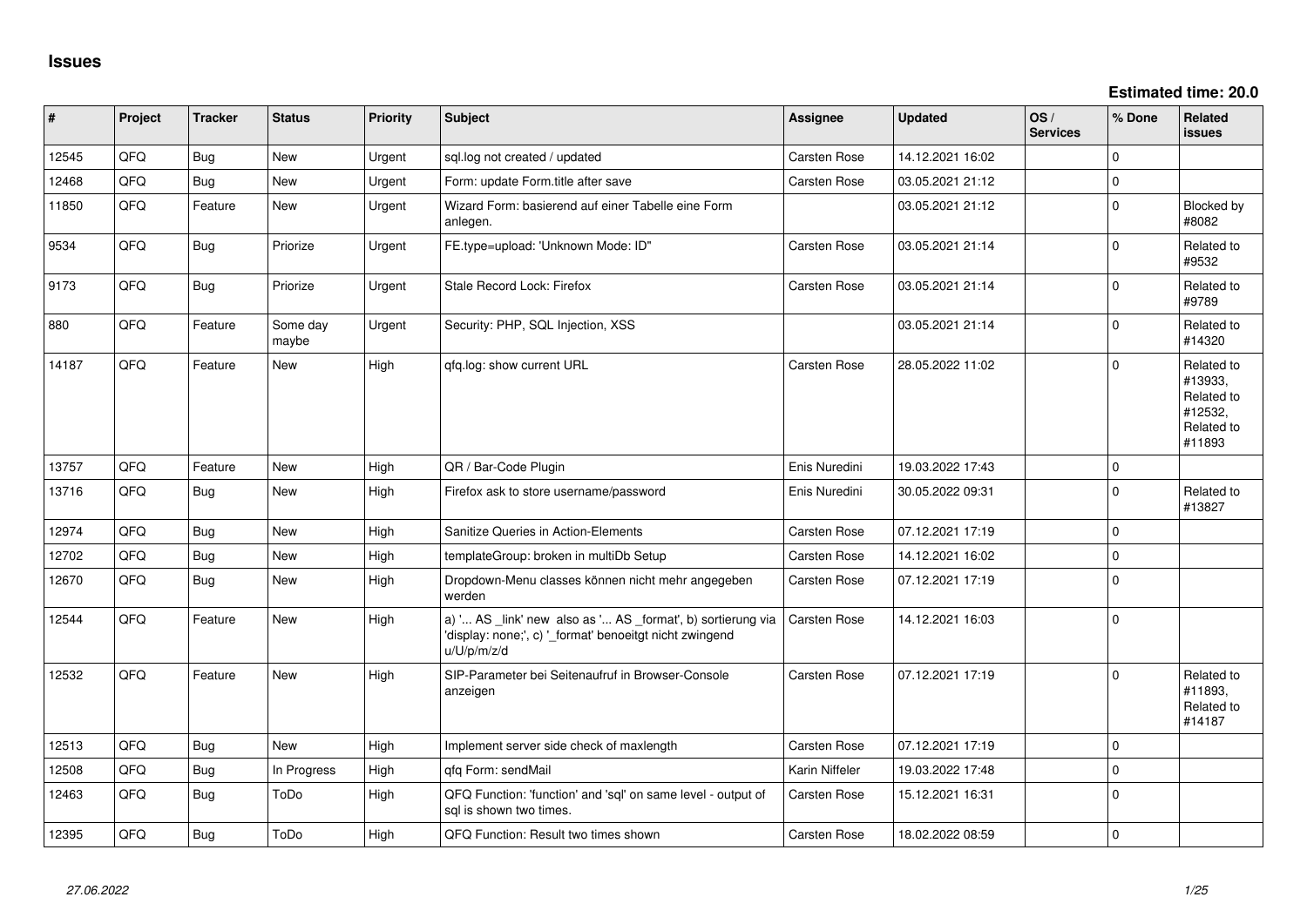| #     | Project | <b>Tracker</b> | <b>Status</b> | Priority | <b>Subject</b>                                                           | Assignee            | <b>Updated</b>   | OS/<br><b>Services</b> | % Done       | <b>Related</b><br><b>issues</b>                                      |
|-------|---------|----------------|---------------|----------|--------------------------------------------------------------------------|---------------------|------------------|------------------------|--------------|----------------------------------------------------------------------|
| 12186 | QFQ     | Feature        | <b>New</b>    | High     | TinyMCE Config für Objekte                                               | Carsten Rose        | 07.12.2021 17:19 |                        | $\mathbf{0}$ | <b>Blocks</b><br>#12632                                              |
| 12066 | QFQ     | Bug            | New           | High     | enterAsSubmit: Forward wird nicht ausgeführt                             | Enis Nuredini       | 29.05.2022 09:23 |                        | $\pmb{0}$    |                                                                      |
| 11893 | QFQ.    | Feature        | <b>New</b>    | High     | Broken SIP: a) only report one time, b) only report in main<br>column    | Carsten Rose        | 12.05.2021 12:13 |                        | $\mathbf{0}$ | Related to<br>#12532,<br>Related to<br>#14187                        |
| 11630 | QFQ     | Bug            | Feedback      | High     | Bitte check ob CALL() in 20.11.0 noch so funktioniert wie in<br>20.4.1   | Enis Nuredini       | 28.05.2022 13:45 |                        | $\mathbf 0$  | Related to<br>#11325                                                 |
| 11237 | QFQ     | <b>Bug</b>     | <b>New</b>    | High     | Radiobutton / parameter.buttonClass= btn-default - kein dirty<br>Trigger | Benjamin Baer       | 03.05.2021 21:12 |                        | $\mathbf 0$  | Related to<br>#10766                                                 |
| 11057 | QFQ     | Bug            | <b>New</b>    | High     | Checkboxes ohne span.checkmark im Report werden<br>ausgeblendet          | Benjamin Baer       | 03.05.2021 21:12 |                        | $\mathbf 0$  | Related to<br>#11039                                                 |
| 10766 | QFQ     | Bug            | <b>New</b>    | High     | Radiobutton / parameter.buttonClass=btn-default: dynamic<br>update       |                     | 03.05.2021 21:12 |                        | $\Omega$     | Related to<br>#11237                                                 |
| 10640 | QFQ     | Bug            | <b>New</b>    | High     | TypeAhead Tag: FE editierbar trotz readOnly                              | <b>Carsten Rose</b> | 03.05.2021 21:12 |                        | $\mathbf 0$  |                                                                      |
| 10508 | QFQ     | Bug            | <b>New</b>    | High     | Multi Form broken on Multi DB Instance                                   | Carsten Rose        | 03.05.2021 21:12 |                        | $\mathbf 0$  |                                                                      |
| 10506 | QFQ     | Bug            | New           | High     | Template Group broken on MultiDB instance                                | Carsten Rose        | 03.05.2021 21:12 |                        | 0            | Related to<br>#10505                                                 |
| 10114 | QFQ     | Feature        | <b>New</b>    | High     | Symbol (Link): 'G:' (Glyphicon) replaced by 'i:' (icon)                  |                     | 07.12.2021 17:19 |                        | $\Omega$     | Related to<br>#3797,<br>Related to<br>#4194                          |
| 10081 | QFQ     | Bug            | New           | High     | Stale record lock after 'forbidden' character                            | <b>Carsten Rose</b> | 03.05.2021 21:12 |                        | $\mathbf 0$  | Related to<br>#10082.<br>Related to<br>#9789                         |
| 9789  | QFQ     | Bug            | In Progress   | High     | Record Lock: release to early on 'leave page'                            | Carsten Rose        | 10.01.2022 09:25 |                        | 100          | Related to<br>#10081.<br>Related to<br>#9173.<br>Related to<br>#8702 |
| 9548  | QFQ     | Feature        | Feedback      | High     | FormElement: Pattern mismatch - optional report only on<br>focus lost    | Benjamin Baer       | 03.05.2021 21:14 |                        | $\mathbf 0$  |                                                                      |
| 9531  | QFQ     | Bug            | New           | High     | FE File: Dynamic Update / modeSql / required detected even<br>it not set | Carsten Rose        | 11.06.2021 20:32 |                        | $\mathbf 0$  | Related to<br>#12398                                                 |
| 9517  | QFQ     | Feature        | In Progress   | High     | Input multiple tags with typeahead                                       | Carsten Rose        | 03.05.2021 21:14 |                        | 40           | Related to<br>#10150                                                 |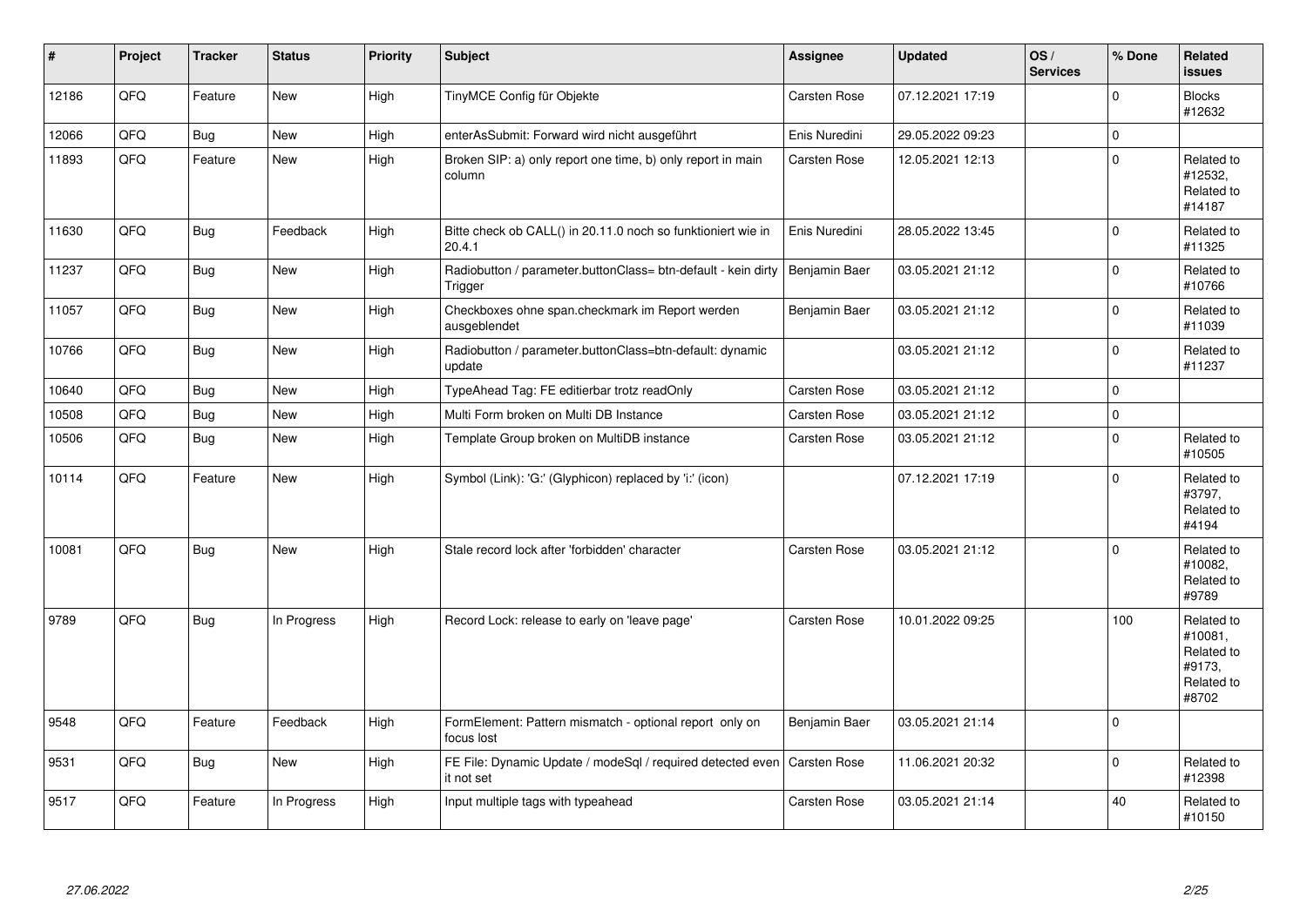| #    | Project | <b>Tracker</b> | <b>Status</b>     | <b>Priority</b> | <b>Subject</b>                                                                   | <b>Assignee</b>     | <b>Updated</b>   | OS/<br><b>Services</b> | % Done      | Related<br><b>issues</b>                        |
|------|---------|----------------|-------------------|-----------------|----------------------------------------------------------------------------------|---------------------|------------------|------------------------|-------------|-------------------------------------------------|
| 9347 | QFQ     | Bug            | <b>New</b>        | High            | FE.type=upload with dynamic show/hidden: required not<br>detected                | <b>Carsten Rose</b> | 12.06.2021 10:40 |                        | $\Omega$    | Related to<br>#5305,<br>Related to<br>#12398    |
| 9121 | QFQ     | Bug            | Priorize          | High            | sip links have r and __dbIndexData set                                           | Carsten Rose        | 12.06.2021 10:41 |                        | $\mathbf 0$ |                                                 |
| 9052 | QFQ     | Feature        | Feedback          | High            | Report: CodeMirror with SQL Syntax Highlight in FE                               | Enis Nuredini       | 08.06.2022 10:25 |                        | $\mathbf 0$ |                                                 |
| 8962 | QFQ     | Feature        | <b>New</b>        | High            | allow for form fields with identical names                                       | <b>Carsten Rose</b> | 03.05.2021 21:14 |                        | $\mathbf 0$ |                                                 |
| 8891 | QFQ     | Bug            | <b>New</b>        | High            | formSubmitLog: do not log passwords                                              | Enis Nuredini       | 25.03.2022 09:06 |                        | $\mathbf 0$ |                                                 |
| 8668 | QFQ     | Bug            | New               | High            | Pill disabled: dyamic mode 'hidden' not respected - FE is still<br>required      | Carsten Rose        | 03.05.2021 21:14 |                        | $\mathbf 0$ |                                                 |
| 8431 | QFQ     | Bug            | <b>New</b>        | High            | autocron.php with wrong path                                                     | Carsten Rose        | 03.05.2021 21:14 |                        | $\mathbf 0$ |                                                 |
| 8204 | QFQ     | Feature        | Priorize          | High            | Position 'required mark'                                                         | Carsten Rose        | 16.06.2021 13:44 |                        | $\mathbf 0$ |                                                 |
| 8083 | QFQ     | Bug            | <b>New</b>        | High            | FormEditor: primary table list does not respect<br>'indexDb={{indexData:Y}}'     | Carsten Rose        | 03.05.2021 21:14 |                        | $\Omega$    | Has<br>duplicate<br>#6678                       |
| 8082 | QFQ     | Feature        | Priorize          | High            | Contact form without saving record                                               | <b>Carsten Rose</b> | 07.12.2021 15:20 |                        | $\Omega$    | Related to<br>#8587,<br><b>Blocks</b><br>#11850 |
| 7899 | QFQ     | Bug            | <b>New</b>        | High            | Fe.type=password / retype / required: always complain<br>about missing value     | Carsten Rose        | 03.05.2021 21:14 |                        | $\mathbf 0$ |                                                 |
| 7850 | QFQ     | Feature        | <b>New</b>        | High            | Upload records: non 'pathFileName' column                                        | Carsten Rose        | 03.05.2021 21:14 |                        | $\mathbf 0$ |                                                 |
| 7650 | QFQ     | Bug            | <b>New</b>        | High            | Optional do not show 'required' sign on FormElement                              | Carsten Rose        | 03.05.2021 21:14 |                        | $\mathbf 0$ |                                                 |
| 7602 | QFQ     | Feature        | ToDo              | High            | Multi Select: with checkboxes                                                    | Benjamin Baer       | 22.03.2022 09:07 |                        | $\mathbf 0$ |                                                 |
| 6116 | QFQ     | <b>Bug</b>     | Priorize          | High            | value of checkbox not saved                                                      | Carsten Rose        | 07.12.2021 17:19 |                        | $\mathbf 0$ |                                                 |
| 5715 | QFQ     | Feature        | New               | High            | PDF Caching                                                                      | Carsten Rose        | 03.05.2021 21:14 |                        | $\Omega$    | Related to<br>#5851.<br>Related to<br>#6357     |
| 5459 | QFQ     | <b>Bug</b>     | <b>New</b>        | High            | Multi DB: spread system tables between 'QFQ' and<br>'Data'-DB                    | <b>Carsten Rose</b> | 03.05.2021 21:14 |                        | 0           | Related to<br>#4720                             |
| 5221 | QFQ     | Bug            | <b>New</b>        | High            | Download Dialog: Bleibt stehen in FF wenn Datei<br>automatisch gespeichert wird. | Carsten Rose        | 03.05.2021 21:14 |                        | 0           |                                                 |
| 4279 | QFQ     | <b>Bug</b>     | Some day<br>maybe | High            | config.linkVars lost                                                             | <b>Carsten Rose</b> | 03.05.2021 21:14 |                        | $\mathbf 0$ |                                                 |
| 4258 | QFQ     | Feature        | Some day<br>maybe | High            | System Defaults: Forms                                                           | Carsten Rose        | 03.05.2021 21:14 |                        | $\mathbf 0$ |                                                 |
| 3990 | QFQ     | Feature        | Some day<br>maybe | High            | custom class definition: add space automatically                                 | Carsten Rose        | 03.05.2021 21:14 |                        | $\mathbf 0$ |                                                 |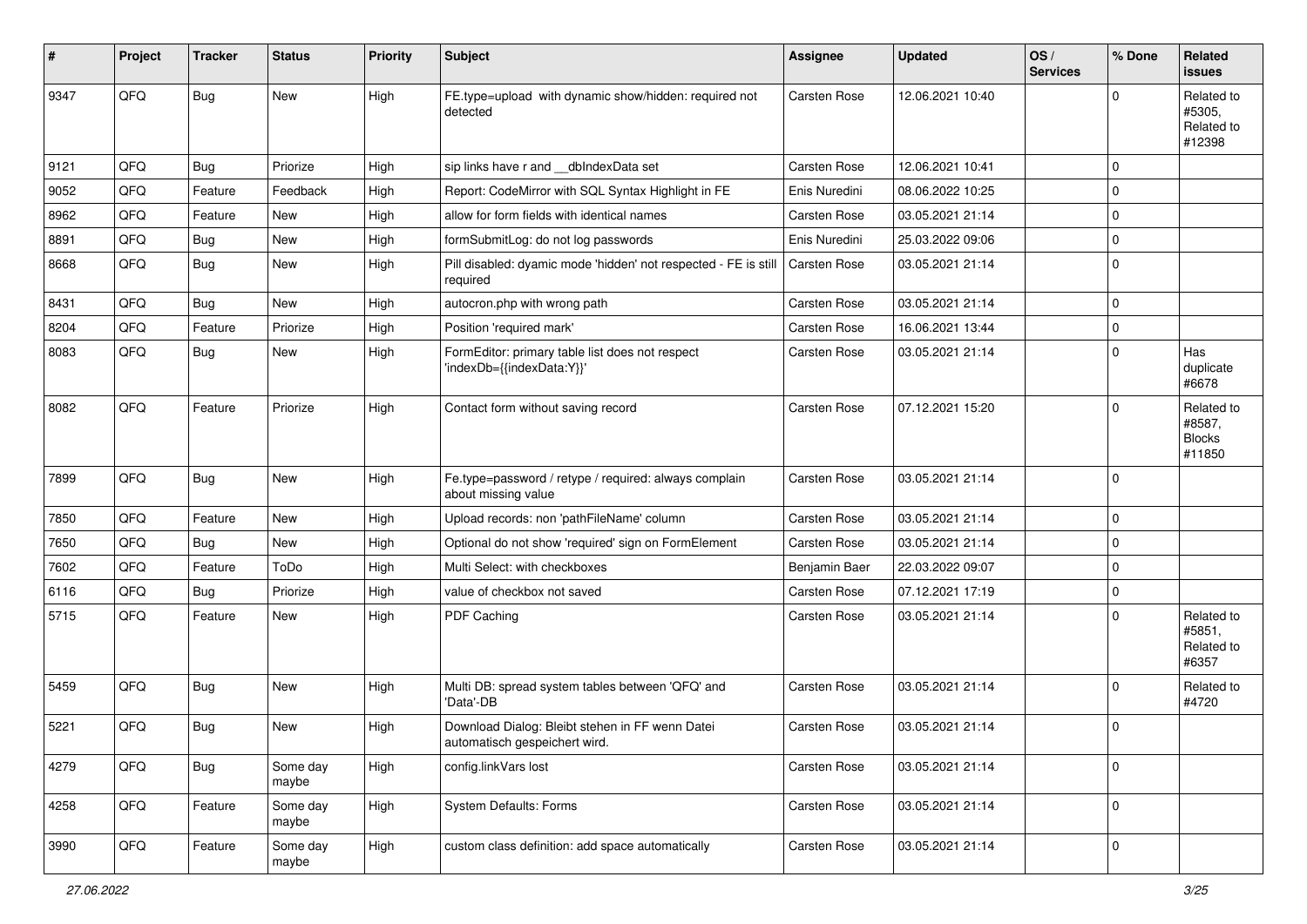| #     | Project | <b>Tracker</b> | <b>Status</b>     | <b>Priority</b> | Subject                                                                                                | <b>Assignee</b> | <b>Updated</b>   | OS/<br><b>Services</b> | % Done      | Related<br><b>issues</b>                                                                                                                                              |
|-------|---------|----------------|-------------------|-----------------|--------------------------------------------------------------------------------------------------------|-----------------|------------------|------------------------|-------------|-----------------------------------------------------------------------------------------------------------------------------------------------------------------------|
| 3967  | QFQ     | Feature        | Some day<br>maybe | High            | Report: Checkbox, Radio, Dropdown, Input welches ohne<br>Submit funktioniert - 'Inline-Form'           | Carsten Rose    | 03.05.2021 21:14 |                        | $\mathbf 0$ |                                                                                                                                                                       |
| 3848  | QFQ     | Feature        | Some day<br>maybe | High            | Antivirus check fuer Upload files in qfq?                                                              | Carsten Rose    | 03.05.2021 21:14 |                        | $\mathbf 0$ | Related to<br>#4131                                                                                                                                                   |
| 3727  | QFQ     | Feature        | New               | High            | Security: Session Hijacking erschweren                                                                 | Carsten Rose    | 03.05.2021 21:14 |                        | $\mathbf 0$ |                                                                                                                                                                       |
| 3570  | QFQ     | Bug            | Some day<br>maybe | High            | Formular mit prmitnew permitEdit=Always wird nicht<br>aufgerufen (ist leer)                            | Carsten Rose    | 03.05.2021 21:14 |                        | $\mathbf 0$ |                                                                                                                                                                       |
| 3109  | QFQ     | <b>Bug</b>     | Some day<br>maybe | High            | RealUrl: Links werden nicht korrekt gerendert                                                          | Carsten Rose    | 03.05.2021 21:14 |                        | $\mathbf 0$ |                                                                                                                                                                       |
| 3061  | QFQ     | <b>Bug</b>     | Some day<br>maybe | High            | winstitute: mysql connection durcheinander - nmhp17<br>(ag7)/QFQ arbeitet mit DB/Tabellen von biostat. | Carsten Rose    | 03.05.2021 21:14 |                        | $\mathbf 0$ |                                                                                                                                                                       |
| 14395 | QFQ     | Support        | <b>New</b>        | Normal          | FormEditor: Virtual table columns                                                                      | Enis Nuredini   | 21.06.2022 16:09 |                        | $\mathbf 0$ |                                                                                                                                                                       |
| 14377 | QFQ     | <b>Bug</b>     | New               | Normal          | Documentation > General Tips: white page after migration                                               | Enis Nuredini   | 19.06.2022 16:37 |                        | $\mathbf 0$ |                                                                                                                                                                       |
| 14376 | QFQ     | Feature        | New               | Normal          | QFQ Bootstrap: if missing, create stored procedures                                                    | Enis Nuredini   | 19.06.2022 16:37 |                        | $\mathbf 0$ |                                                                                                                                                                       |
| 14371 | QFQ     | Feature        | Priorize          | Normal          | LDAP via REPORT                                                                                        | Carsten Rose    | 19.06.2022 16:37 |                        | $\mathbf 0$ |                                                                                                                                                                       |
| 14323 | QFQ     | <b>Bug</b>     | In Progress       | Normal          | Report: render=both single - no impact                                                                 | Carsten Rose    | 19.06.2022 18:31 |                        | $\mathbf 0$ |                                                                                                                                                                       |
| 14322 | QFQ     | <b>Bug</b>     | New               | Normal          | Form Load: by default no scroll (save & close should be<br>visible)                                    | Enis Nuredini   | 15.06.2022 14:12 |                        | $\mathbf 0$ | Related to<br>#14321,<br>Related to<br>#6232                                                                                                                          |
| 14320 | QFQ     | Feature        | ToDo              | Normal          | Allow specific HTML Tags and Attributes: general, TinyMCE                                              | Enis Nuredini   | 17.06.2022 10:44 |                        | $\mathbf 0$ | Related to<br>#12664,<br>Related to<br>#12039,<br>Related to<br>#11702,<br>Related to<br>#7239,<br>Related to<br>#3708,<br>Related to<br>#3646,<br>Related to<br>#880 |
| 14305 | QFQ     | Bug            | New               | Normal          | Inline Report editing does not create history entries                                                  | Carsten Rose    | 10.06.2022 11:55 |                        | $\pmb{0}$   |                                                                                                                                                                       |
| 14304 | QFQ     | <b>Bug</b>     | New               | Normal          | table sorter view safer does not work                                                                  | Carsten Rose    | 10.06.2022 11:49 |                        | $\mathbf 0$ |                                                                                                                                                                       |
| 14303 | QFQ     | Bug            | ToDo              | Normal          | datetime broken with picker                                                                            | Enis Nuredini   | 17.06.2022 09:02 |                        | $\mathbf 0$ | Related to<br>#12630                                                                                                                                                  |
| 14290 | QFQ     | Feature        | Priorize          | Normal          | FormEditor: Show Table Definition                                                                      | Carsten Rose    | 19.06.2022 16:37 |                        | $\mathbf 0$ |                                                                                                                                                                       |
| 14283 | QFQ     | <b>Bug</b>     | Priorize          | Normal          | HEIC / HEIF convert doesn't trigger                                                                    | Carsten Rose    | 19.06.2022 16:37 |                        | $\mathsf 0$ |                                                                                                                                                                       |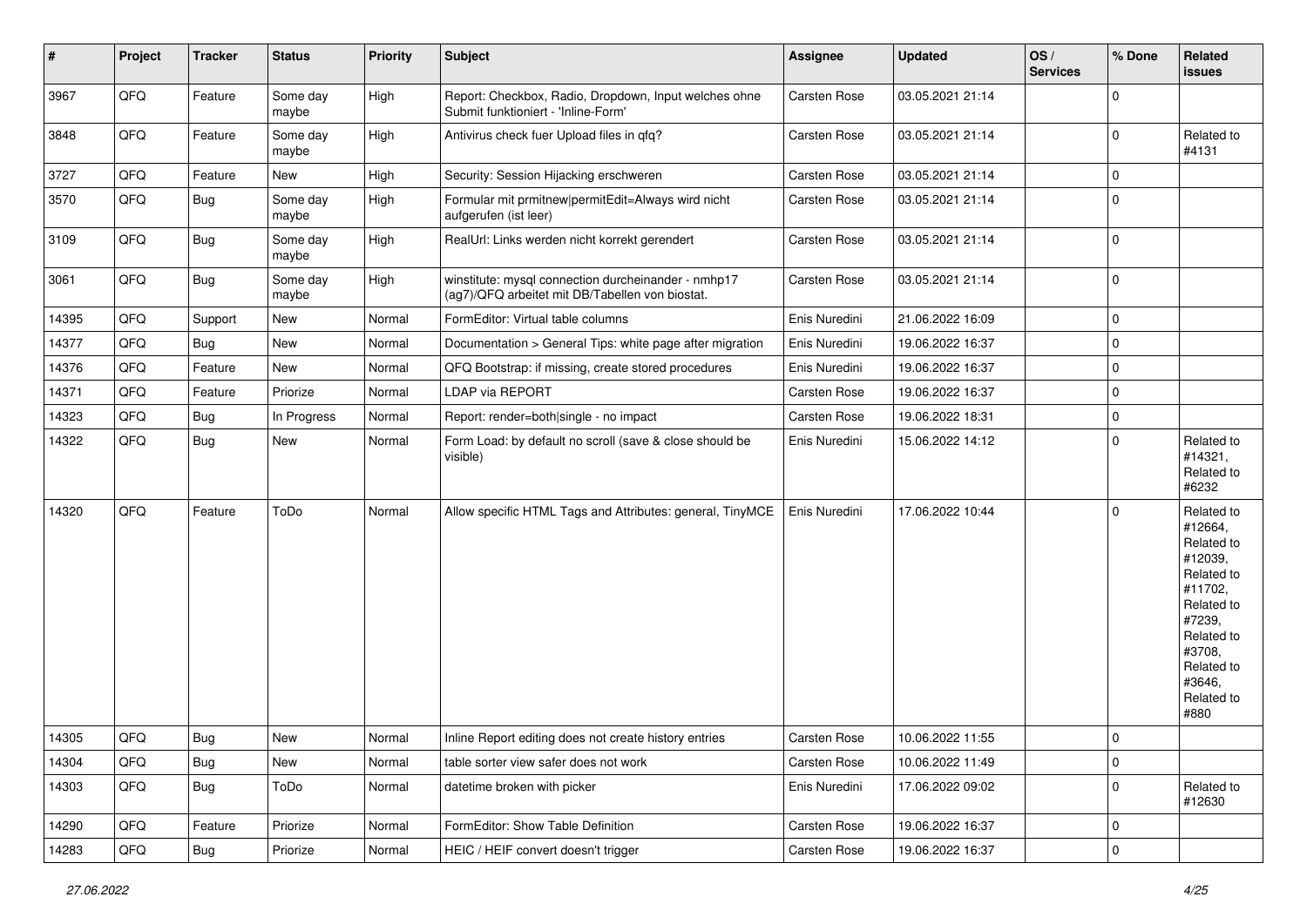| #     | Project | <b>Tracker</b> | <b>Status</b>     | <b>Priority</b> | Subject                                                                                  | <b>Assignee</b>        | <b>Updated</b>   | OS/<br><b>Services</b> | % Done      | Related<br><b>issues</b>                         |
|-------|---------|----------------|-------------------|-----------------|------------------------------------------------------------------------------------------|------------------------|------------------|------------------------|-------------|--------------------------------------------------|
| 14245 | QFQ     | Bug            | New               | Normal          | Form Save Btn bleibt disabled wenn Datumsfeld über<br>Datepicker geändert                | Enis Nuredini          | 27.05.2022 13:45 |                        | $\Omega$    | Related to<br>#13689                             |
| 14233 | QFQ     | <b>Bug</b>     | New               | Normal          | AS _link: question - HTML is not rendered                                                | <b>Carsten Rose</b>    | 28.05.2022 11:02 |                        | 0           |                                                  |
| 14227 | QFQ     | Feature        | New               | Normal          | Selenium Konkurrenz: cypress.io                                                          | Enis Nuredini          | 28.05.2022 11:02 |                        | $\mathbf 0$ |                                                  |
| 14185 | QFQ     | Feature        | New               | Normal          | External/Autocron.php - better suitable directory                                        | Support: System        | 28.05.2022 11:03 |                        | 0           |                                                  |
| 14175 | QFQ     | <b>Bug</b>     | In Progress       | Normal          | Opening a form with no QFQ Session cookie fails                                          | Carsten Rose           | 03.06.2022 10:40 |                        | $\mathbf 0$ |                                                  |
| 14091 | QFQ     | Bug            | <b>New</b>        | Normal          | inconsistent template path for twig                                                      | Carsten Rose           | 19.04.2022 18:36 |                        | $\mathbf 0$ |                                                  |
| 14090 | QFQ     | Feature        | New               | Normal          | Nützliche _script funktionen                                                             | Carsten Rose           | 28.05.2022 11:03 |                        | $\mathbf 0$ |                                                  |
| 14077 | QFQ     | <b>Bug</b>     | New               | Normal          | As _link: Attribute 'class' missing by r:1 and r:3 - but should<br>set                   | Carsten Rose           | 28.05.2022 11:02 |                        | 0           | Related to<br>#5342,<br>Related to<br>#4343      |
| 14028 | QFQ     | Feature        | <b>New</b>        | Normal          | Required notification: visual nicer                                                      | Enis Nuredini          | 28.05.2022 11:01 |                        | $\mathbf 0$ |                                                  |
| 13945 | QFQ     | Feature        | <b>New</b>        | Normal          | As link: content before/after link                                                       | Enis Nuredini          | 28.05.2022 11:01 |                        | 0           | Related to<br>#12262                             |
| 13943 | QFQ     | Bug            | Priorize          | Normal          | unable to find formgroup                                                                 | Enis Nuredini          | 28.05.2022 11:03 |                        | 0           |                                                  |
| 13900 | QFQ     | Feature        | Priorize          | Normal          | Selenium: Check das Cookie/PDF funktioniert                                              | Enis Nuredini          | 25.03.2022 12:45 |                        | $\mathbf 0$ |                                                  |
| 13899 | QFQ     | <b>Bug</b>     | ToDo              | Normal          | Selenium: zum laufen bringen                                                             | Enis Nuredini          | 25.03.2022 10:24 |                        | 0           |                                                  |
| 13843 | QFQ     | Feature        | New               | Normal          | Create JWT via QFQ                                                                       | Carsten Rose           | 19.03.2022 17:42 |                        | 0           |                                                  |
| 13841 | QFQ     | Feature        | <b>New</b>        | Normal          | Create PDF via iText - evaluate                                                          | Carsten Rose           | 19.03.2022 17:42 |                        | $\mathbf 0$ |                                                  |
| 13767 | QFQ     | Bug            | Feedback          | Normal          | date/time-picker: required shows up/down button orange                                   | Enis Nuredini          | 16.05.2022 23:16 |                        | $\mathbf 0$ |                                                  |
| 13706 | QFQ     | <b>Bug</b>     | New               | Normal          | Wrong CheckType in FieldElement LastStatus of Form Cron                                  | Carsten Rose           | 21.01.2022 18:20 |                        | 0           |                                                  |
| 13700 | QFQ     | Feature        | New               | Normal          | Redesign qfq.io Seite                                                                    | Carsten Rose           | 19.03.2022 17:43 |                        | $\mathbf 0$ |                                                  |
| 13689 | QFQ     | <b>Bug</b>     | New               | Normal          | Enter auf Eingabefeld mit ungültigem Wert führt zu blurry<br>Seite                       | Enis Nuredini          | 28.05.2022 10:53 |                        | $\Omega$    | Related to<br>#14245, Has<br>duplicate<br>#11891 |
| 13659 | QFQ     | Bug            | New               | Normal          | wrong sanitize class applied to R-store                                                  | <b>Carsten Rose</b>    | 15.01.2022 14:23 |                        | $\mathbf 0$ |                                                  |
| 13647 | QFQ     | <b>Bug</b>     | <b>New</b>        | Normal          | Autofocus funktioniert nicht auf Chrome                                                  | Benjamin Baer          | 19.03.2022 17:44 |                        | 0           |                                                  |
| 13609 | QFQ     | Feature        | New               | Normal          | QFQ Introduction: Seite aufloesen                                                        | Philipp<br>Gröbelbauer | 28.05.2022 11:02 |                        | 0           |                                                  |
| 13608 | QFQ     | Feature        | Some day<br>maybe | Normal          | Automatic Browser Language Redirect                                                      | Enis Nuredini          | 17.06.2022 08:35 |                        | $\mathbf 0$ |                                                  |
| 13592 | QFQ     | <b>Bug</b>     | New               | Normal          | QFQ Build Queue: das vergeben von Tags klappt nicht. Es<br>werden keine Releases gebaut. | Carsten Rose           | 19.03.2022 17:45 |                        | $\mathbf 0$ |                                                  |
| 13572 | QFQ     | Feature        | Feedback          | Normal          | Form Load: misleading error message on trying to load non<br>existent primary record     | Enis Nuredini          | 16.05.2022 23:16 |                        | 100         |                                                  |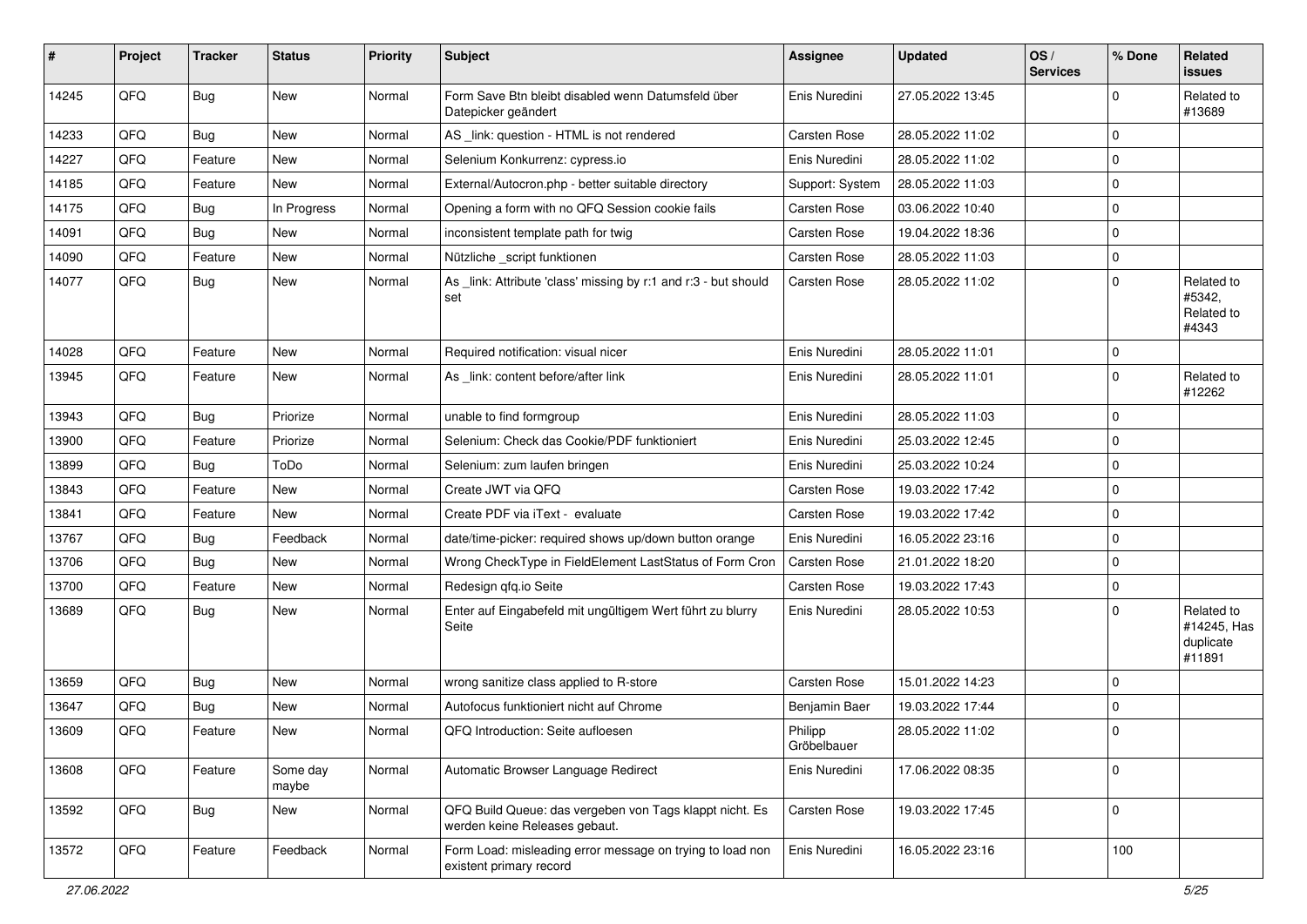| #     | Project | <b>Tracker</b> | <b>Status</b>              | <b>Priority</b> | Subject                                                                                                                                             | <b>Assignee</b>     | <b>Updated</b>   | OS/<br><b>Services</b> | % Done      | Related<br>issues                                                      |
|-------|---------|----------------|----------------------------|-----------------|-----------------------------------------------------------------------------------------------------------------------------------------------------|---------------------|------------------|------------------------|-------------|------------------------------------------------------------------------|
| 13566 | QFQ     | Feature        | Ready to sync<br>(develop) | Normal          | Delete config-example.qfq.php file                                                                                                                  | Carsten Rose        | 23.12.2021 09:25 |                        | $\mathbf 0$ |                                                                        |
| 13528 | QFQ     | Bug            | New                        | Normal          | qfq.io > releases: es wird kein neues Release angelegt                                                                                              | Benjamin Baer       | 19.03.2022 17:46 |                        | $\pmb{0}$   |                                                                        |
| 13467 | QFQ     | Feature        | New                        | Normal          | ChangeLog Generator                                                                                                                                 | Carsten Rose        | 19.03.2022 17:46 |                        | $\mathbf 0$ | Related to<br>#11460                                                   |
| 13460 | QFQ     | Bug            | <b>New</b>                 | Normal          | Doc: Password set/reset  password should not processed<br>with 'html encode'                                                                        | Carsten Rose        | 19.03.2022 17:46 |                        | $\mathbf 0$ |                                                                        |
| 13451 | QFQ     | <b>Bug</b>     | <b>New</b>                 | Normal          | Character Counter / Max Character: Problem in Safari                                                                                                | Carsten Rose        | 15.04.2022 17:18 |                        | $\mathbf 0$ |                                                                        |
| 13354 | QFQ     | Feature        | New                        | Normal          | Using Websocket in QFQ                                                                                                                              | <b>Carsten Rose</b> | 10.11.2021 15:47 |                        | $\mathbf 0$ |                                                                        |
| 13332 | QFQ     | <b>Bug</b>     | New                        | Normal          | Multi Form: Required Felder werden visuell nicht markiert.                                                                                          | Carsten Rose        | 19.03.2022 17:47 |                        | $\pmb{0}$   |                                                                        |
| 13331 | QFQ     | <b>Bug</b>     | <b>New</b>                 | Normal          | Multi Form: Clear Icon misplaced                                                                                                                    | Carsten Rose        | 19.03.2022 17:47 |                        | $\pmb{0}$   |                                                                        |
| 13330 | QFQ     | Feature        | In Progress                | Normal          | Multi Form: Upload                                                                                                                                  | Carsten Rose        | 07.11.2021 12:40 |                        | 50          | Related to<br>#9706                                                    |
| 12989 | QFQ     | <b>Bug</b>     | <b>New</b>                 | Normal          | empty string does not trigger dynamic update                                                                                                        | Enis Nuredini       | 28.05.2022 11:09 |                        | $\mathbf 0$ |                                                                        |
| 12716 | QFQ     | Bug            | New                        | Normal          | template group: Pattern only applied to first instance                                                                                              | Carsten Rose        | 19.03.2022 17:47 |                        | $\pmb{0}$   |                                                                        |
| 12714 | QFQ     | Bug            | New                        | Normal          | Conversion of GIF to PDF broken when GIF contains Alpha.                                                                                            | Carsten Rose        | 19.03.2022 17:49 |                        | $\mathbf 0$ |                                                                        |
| 12679 | QFQ     | Feature        | New                        | Normal          | tablesorter: custom column width                                                                                                                    | <b>Carsten Rose</b> | 16.06.2021 11:10 |                        | $\mathbf 0$ |                                                                        |
| 12664 | QFQ     | Feature        | <b>New</b>                 | Normal          | TinyMCE: report/remove malicous HTML/JS Code                                                                                                        | Carsten Rose        | 19.03.2022 17:47 |                        | $\mathbf 0$ | Related to<br>#14320                                                   |
| 12632 | QFQ     | Feature        | <b>New</b>                 | Normal          | TinyMCE: Prepare CSS classes for images                                                                                                             | Carsten Rose        | 04.06.2021 14:35 |                        | 100         | Blocked by<br>#12186                                                   |
| 12630 | QFQ     | Feature        | In Progress                | Normal          | Input: date[time]: min / max values                                                                                                                 | Enis Nuredini       | 20.06.2022 18:31 |                        | $\mathbf 0$ | Related to<br>#10096,<br>Related to<br>#14302,<br>Related to<br>#14303 |
| 12611 | QFQ     | Feature        | Some day<br>maybe          | Normal          | Refactoring: Bootstrap with Lazy Loading                                                                                                            | <b>Carsten Rose</b> | 08.06.2022 10:37 |                        | $\Omega$    | Related to<br>#12490,<br>Related to<br>#10013,<br>Related to<br>#7732  |
| 12603 | QFQ     | Feature        | New                        | Normal          | Dropdown (Select), Radio, checkbox:<br>itemListAlways={{!SELECT key, value}}                                                                        | Carsten Rose        | 19.03.2022 17:47 |                        | $\pmb{0}$   |                                                                        |
| 12584 | QFQ     | Feature        | Feedback                   | Normal          | T3 v10 migration script: replace alias-patterns (v11)                                                                                               | Carsten Rose        | 28.05.2022 11:12 |                        | 100         |                                                                        |
| 12581 | QFQ     | <b>Bug</b>     | New                        | Normal          | Form.forward=close: Record 'new' in new browser tab ><br>save (& close) >> Form is not reloaded with new created<br>record id and stays in mode=new | Carsten Rose        | 19.03.2022 17:48 |                        | 0           |                                                                        |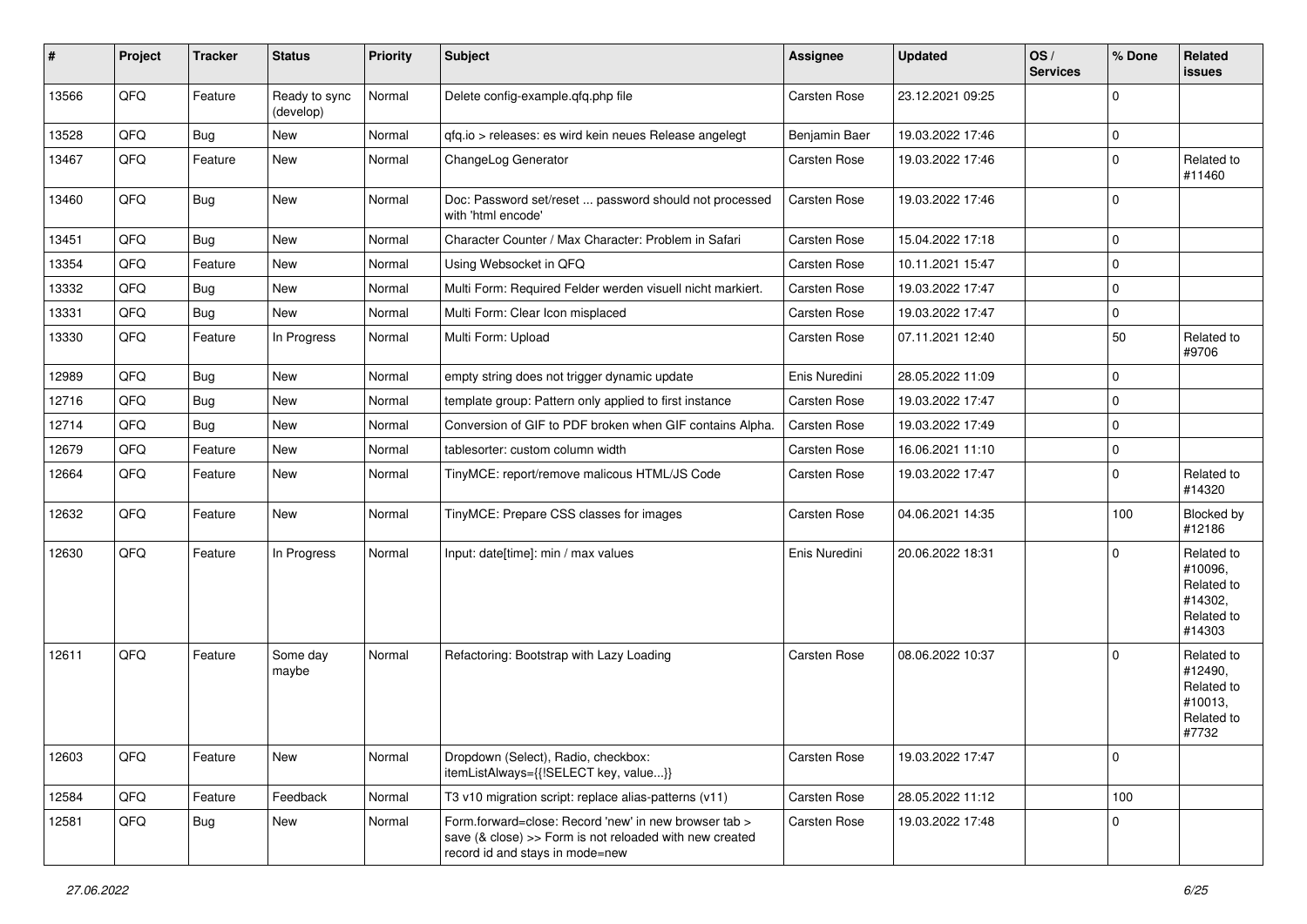| $\vert$ # | Project | <b>Tracker</b> | <b>Status</b> | <b>Priority</b> | <b>Subject</b>                                                                                                 | Assignee            | <b>Updated</b>   | OS/<br><b>Services</b> | % Done      | Related<br><b>issues</b>                                               |
|-----------|---------|----------------|---------------|-----------------|----------------------------------------------------------------------------------------------------------------|---------------------|------------------|------------------------|-------------|------------------------------------------------------------------------|
| 12556     | QFQ     | Feature        | <b>New</b>    | Normal          | Pills Title: colored = static or dynamic on allrequiredgiven                                                   | Benjamin Baer       | 19.03.2022 17:49 |                        | $\mathbf 0$ |                                                                        |
| 12546     | QFQ     | <b>Bug</b>     | Feedback      | Normal          | Branch 'Development' - Unit Tests mit dirty workaround<br>angepasst                                            | Carsten Rose        | 19.03.2022 17:48 |                        | $\Omega$    |                                                                        |
| 12520     | QFQ     | <b>Bug</b>     | <b>New</b>    | Normal          | Switch FE User: still active even FE User session expired                                                      | Carsten Rose        | 19.03.2022 17:48 |                        | $\pmb{0}$   |                                                                        |
| 12512     | QFQ     | Bug            | New           | Normal          | Some MySQL Installation can't use 'stored procedures'                                                          | Carsten Rose        | 19.03.2022 17:48 |                        | $\mathbf 0$ |                                                                        |
| 12504     | QFQ     | Feature        | Priorize      | Normal          | sql.log: report fe.id                                                                                          | Carsten Rose        | 05.05.2021 22:09 |                        | $\pmb{0}$   |                                                                        |
| 12503     | QFQ     | Feature        | Priorize      | Normal          | Detect dangerous UPDATE statement with missing WHERE                                                           | <b>Carsten Rose</b> | 05.05.2021 22:09 |                        | $\mathbf 0$ |                                                                        |
| 12490     | QFQ     | Feature        | New           | Normal          | Loading Plugins in QFQ - see what tinymce does. (lazy<br>loading)                                              | Benjamin Baer       | 08.06.2022 10:37 |                        | $\pmb{0}$   | Related to<br>#12611,<br>Related to<br>#10013,<br>Related to<br>#7732  |
| 12480     | QFQ     | Feature        | New           | Normal          | If QFQ upgrade is running, block further request                                                               | <b>Carsten Rose</b> | 03.05.2021 20:45 |                        | $\pmb{0}$   |                                                                        |
| 12477     | QFQ     | Feature        | New           | Normal          | Support for refactoring: Form, FormElement, diverse<br>Tabellen/Spalten, tt-content Records                    | <b>Carsten Rose</b> | 03.05.2021 20:45 |                        | $\mathbf 0$ |                                                                        |
| 12476     | QFQ     | Feature        | New           | Normal          | clearMe: a) should trigger 'dirty', b) sticky on textarea resize                                               | Benjamin Baer       | 04.01.2022 08:40 |                        | $\mathbf 0$ | Related to<br>#9528                                                    |
| 12474     | QFQ     | Feature        | <b>New</b>    | Normal          | Check BaseConfigURL if it is given and the the last char is '/'                                                | Carsten Rose        | 03.05.2021 20:45 |                        | $\Omega$    |                                                                        |
| 12465     | QFQ     | Feature        | New           | Normal          | QFQ Function: use in FE to fill StoreRecord                                                                    | Carsten Rose        | 05.05.2021 21:58 |                        | $\pmb{0}$   |                                                                        |
| 12452     | QFQ     | Feature        | Priorize      | Normal          | BaseURL: alsways with '/' at the end                                                                           | Carsten Rose        | 19.06.2022 13:45 |                        | $\pmb{0}$   | Related to<br>#10782                                                   |
| 12440     | QFQ     | Feature        | In Progress   | Normal          | Typo3 V10 upgrade (durchfuehren und testen)                                                                    | Carsten Rose        | 21.03.2022 09:53 |                        | 50          | Related to<br>#12357,<br>Related to<br>#12067,<br>Related to<br>#10661 |
| 12439     | QFQ     | Feature        | In Progress   | Normal          | TinyMCE Paste from Word & Character Count/Limit                                                                | <b>Carsten Rose</b> | 05.05.2021 22:15 |                        | $\pmb{0}$   |                                                                        |
| 12413     | QFQ     | Feature        | <b>New</b>    | Normal          | STORE TYPO3: enhance for {{be users.email:T}},<br>{{fe_users.email:T}}                                         | Carsten Rose        | 03.05.2021 20:45 |                        | $\Omega$    | Related to<br>#12412.<br>Related to<br>#10012                          |
| 12412     | QFQ     | Feature        | <b>New</b>    | Normal          | Action/Escape qualifier 'e' (empty), '0': if given, an empty<br>string (or '0') will be treated as 'not found' | <b>Carsten Rose</b> | 08.05.2021 09:40 |                        | $\mathbf 0$ | Related to<br>#12413,<br>Related to<br>#10012                          |
| 12400     | QFQ     | Feature        | New           | Normal          | Tutorial ist in QFQ Doku, Wird in der Suche gefunden, es<br>gibt aber kein Menupunkt - Inhalt ueberpruefen     | <b>Carsten Rose</b> | 03.05.2021 20:45 |                        | $\Omega$    |                                                                        |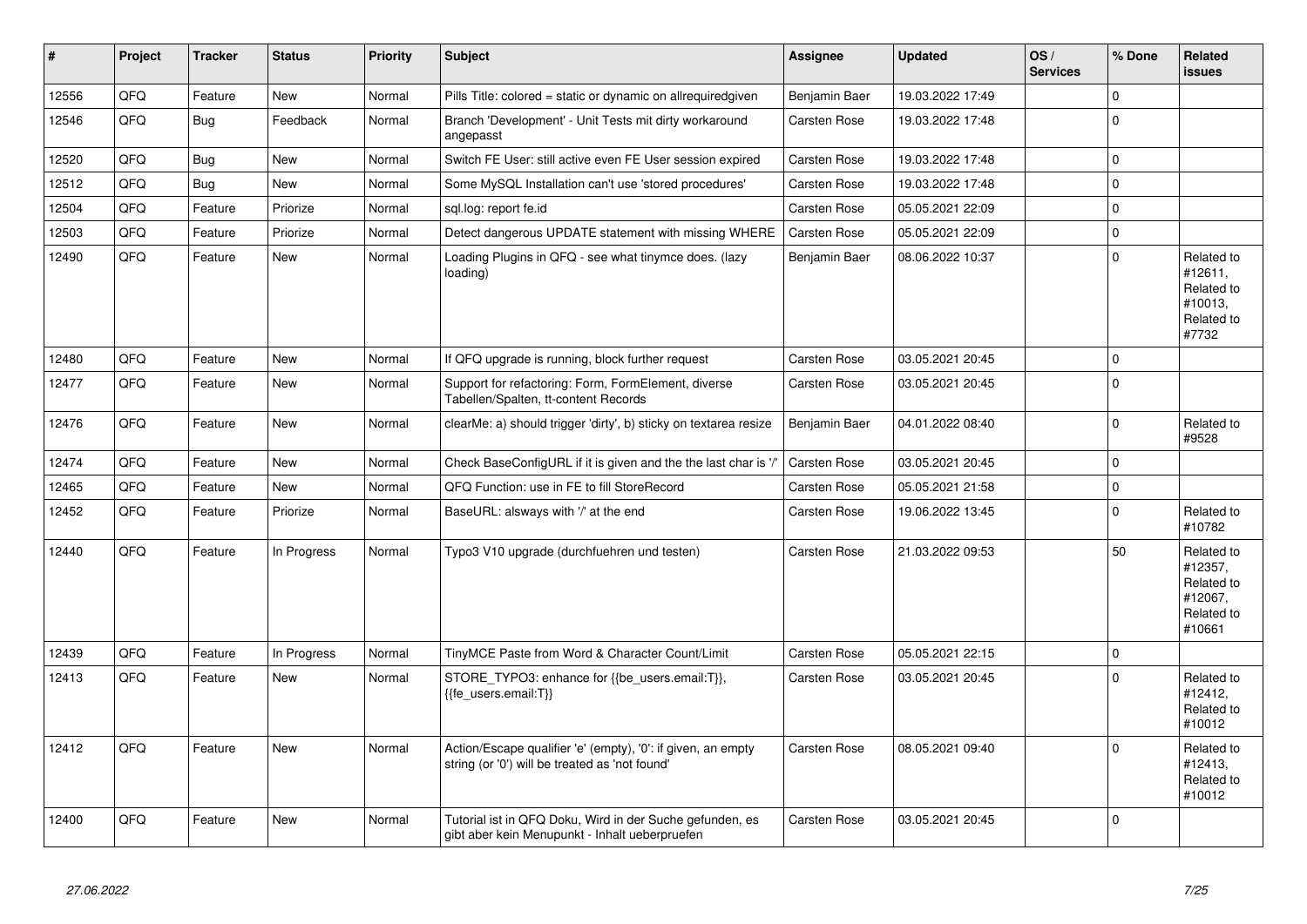| #     | Project | <b>Tracker</b> | <b>Status</b>     | <b>Priority</b> | Subject                                                                                              | <b>Assignee</b> | <b>Updated</b>   | OS/<br><b>Services</b> | % Done      | Related<br>issues                                                           |
|-------|---------|----------------|-------------------|-----------------|------------------------------------------------------------------------------------------------------|-----------------|------------------|------------------------|-------------|-----------------------------------------------------------------------------|
| 12337 | QFQ     | Feature        | Some day<br>maybe | Normal          | Database.php: better caching                                                                         | Carsten Rose    | 16.09.2021 15:10 |                        | $\mathbf 0$ |                                                                             |
| 12330 | QFQ     | Feature        | New               | Normal          | Copy to input field / text area / TinyMCE                                                            | Carsten Rose    | 07.04.2021 09:01 |                        | $\mathbf 0$ |                                                                             |
| 12327 | QFQ     | Bug            | <b>New</b>        | Normal          | Copy to clipboard: Glyphicon can not be changed                                                      | Carsten Rose    | 27.12.2021 17:59 |                        | $\mathbf 0$ |                                                                             |
| 12325 | QFQ     | <b>Bug</b>     | Priorize          | Normal          | MultiDB form.dblndex not working for report syntax                                                   | Carsten Rose    | 07.09.2021 13:37 |                        | $\mathbf 0$ | Related to<br>#12145,<br>Related to<br>#12314                               |
| 12315 | QFQ     | Feature        | Some day<br>maybe | Normal          | Form History (Diffs) / Backups                                                                       | Carsten Rose    | 16.09.2021 15:10 |                        | $\mathbf 0$ |                                                                             |
| 12269 | QFQ     | Feature        | New               | Normal          | 2FA - Login                                                                                          | Carsten Rose    | 03.05.2021 20:45 |                        | $\mathbf 0$ |                                                                             |
| 12262 | QFQ     | Feature        | ToDo              | Normal          | Form buttons on top: more customable                                                                 | Enis Nuredini   | 17.06.2022 10:44 |                        | $\mathbf 0$ | Related to<br>#13945, Has<br>duplicate<br>#4046, Has<br>duplicate<br>#10080 |
| 12187 | QFQ     | Bug            | New               | Normal          | Trigger FormAsFile() via Report: probably problem with multi<br>DB setup                             | Carsten Rose    | 20.03.2021 21:20 |                        | $\mathbf 0$ |                                                                             |
| 12163 | QFQ     | Feature        | <b>New</b>        | Normal          | Checkbox: table wrap                                                                                 | Carsten Rose    | 03.05.2021 20:51 |                        | $\mathbf 0$ |                                                                             |
| 12162 | QFQ     | Feature        | New               | Normal          | FE.type=sendmail: personalized mailing (several mails) via<br>template                               | Carsten Rose    | 03.05.2021 20:45 |                        | $\mathbf 0$ |                                                                             |
| 12156 | QFQ     | Feature        | <b>New</b>        | Normal          | Form: Optional disable 'leave page'                                                                  |                 | 03.05.2021 20:45 |                        | $\mathbf 0$ |                                                                             |
| 12146 | QFQ     | Feature        | New               | Normal          | Autocron Job: Anzeigen wann der naechste Job ausgefuehrt<br>wird, resp das er nicht ausgefuehrt wird | Carsten Rose    | 15.03.2021 15:23 |                        | $\mathbf 0$ |                                                                             |
| 12135 | QFQ     | Feature        | <b>New</b>        | Normal          | Subrecord: Notiz                                                                                     |                 | 24.04.2021 16:58 |                        | $\mathbf 0$ |                                                                             |
| 12133 | QFQ     | Bug            | New               | Normal          | NPM, phpSpreadSheet aktualisieren                                                                    | Carsten Rose    | 15.03.2021 09:04 |                        | $\mathbf 0$ |                                                                             |
| 12119 | QFQ     | Feature        | New               | Normal          | AS paged: error message missing if there ist no 'r' argument.                                        | Carsten Rose    | 03.05.2021 20:51 |                        | $\pmb{0}$   |                                                                             |
| 12109 | QFQ     | Feature        | New               | Normal          | Donwload Link: Plain, SIP, Persistent Link, Peristent SIP -<br>new notation                          | Carsten Rose    | 03.05.2021 20:45 |                        | $\mathbf 0$ | Related to<br>#12085                                                        |
| 12045 | QFQ     | <b>Bug</b>     | <b>New</b>        | Normal          | templateGroup afterSave FE: Aufruf ohne<br>sqlHonorFormElements funktioniert nicht                   | Carsten Rose    | 18.02.2021 16:33 |                        | $\mathbf 0$ |                                                                             |
| 12040 | QFG     | Bug            | New               | Normal          | FE Mode 'hidden' für zwei FEs auf einer Zeile                                                        | Carsten Rose    | 18.02.2021 10:13 |                        | 0           |                                                                             |
| 12039 | QFQ     | Feature        | New               | Normal          | Missing htmlSpecialChar() in pre processing on form submit                                           |                 | 18.02.2021 00:09 |                        | $\mathbf 0$ | Related to<br>#14320                                                        |
| 12038 | QFQ     | Feature        | New               | Normal          | a) STORE_VAR: filenameOnlyStripUniq, b) SP:<br>QSTRIPUNIQ()                                          |                 | 17.02.2021 23:55 |                        | $\mathbf 0$ |                                                                             |
| 12024 | QFQ     | Feature        | New               | Normal          | Excel Export: text columns by default decode<br>htmlspeciachar()                                     | Carsten Rose    | 17.02.2021 23:55 |                        | 0           | Related to<br>#12022                                                        |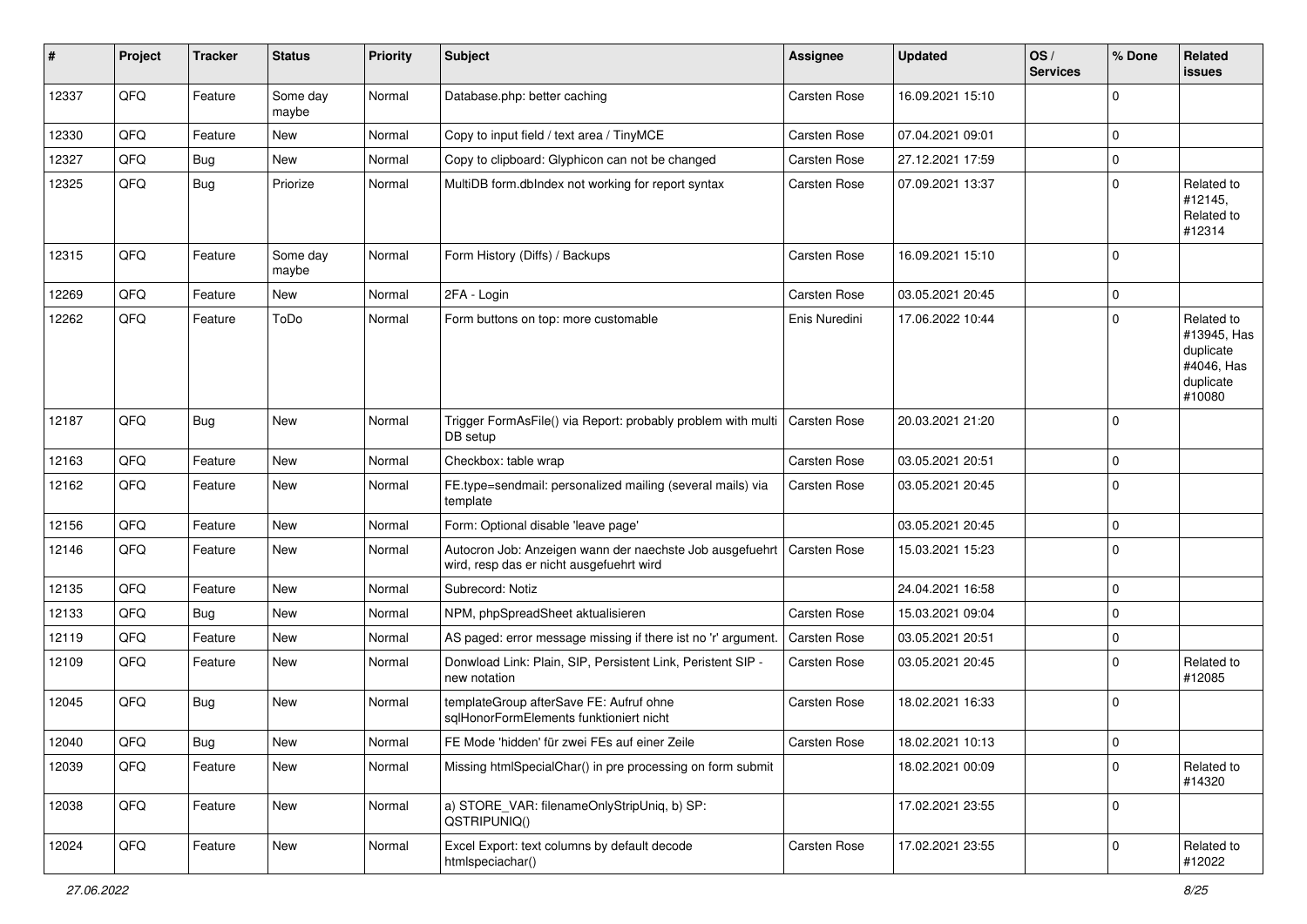| #     | Project | <b>Tracker</b> | <b>Status</b> | <b>Priority</b> | <b>Subject</b>                                                                                       | <b>Assignee</b>                                        | <b>Updated</b>   | OS/<br><b>Services</b> | % Done      | Related<br><b>issues</b>                                                                                                       |                      |
|-------|---------|----------------|---------------|-----------------|------------------------------------------------------------------------------------------------------|--------------------------------------------------------|------------------|------------------------|-------------|--------------------------------------------------------------------------------------------------------------------------------|----------------------|
| 12023 | QFQ     | Feature        | New           | Normal          | MySQL Stored Precdure: QDECODESPECIALCHAR()                                                          | Carsten Rose                                           | 16.02.2021 11:16 |                        | $\Omega$    | Related to<br>#12022                                                                                                           |                      |
| 11980 | QFQ     | Feature        | In Progress   | Normal          | protected verzeichnis MUSS geschützt werden                                                          | Carsten Rose                                           | 07.09.2021 13:30 |                        | $\Omega$    |                                                                                                                                |                      |
| 11955 | QFQ     | Feature        | New           | Normal          | subrecord: new title option to set <th> attributes - e.g. to<br/>customize tablesorter options.</th> | attributes - e.g. to<br>customize tablesorter options. | Carsten Rose     | 03.05.2021 20:47       |             | $\Omega$                                                                                                                       | Related to<br>#11775 |
| 11892 | QFQ     | Feature        | <b>New</b>    | Normal          | tablesorter: columns with links are hard to order - new<br>qualifier 'Y: <ord>'</ord>                | Enis Nuredini                                          | 23.03.2022 09:22 |                        | $\Omega$    |                                                                                                                                |                      |
| 11775 | QFQ     | Feature        | New           | Normal          | Subrecord Tooltip pro Feld                                                                           | Carsten Rose                                           | 18.12.2020 15:22 |                        | $\Omega$    | Related to<br>#11955                                                                                                           |                      |
| 11752 | QFQ     | Bug            | <b>New</b>    | Normal          | checkbox renders multiple input elements with same name                                              | Carsten Rose                                           | 17.12.2020 14:58 |                        | $\Omega$    | Related to<br>#11750                                                                                                           |                      |
| 11747 | QFQ     | Feature        | New           | Normal          | Maintenance Page with Redirect                                                                       | Carsten Rose                                           | 03.05.2021 20:47 |                        | $\Omega$    | Related to<br>#11741                                                                                                           |                      |
| 11716 | QFQ     | Feature        | New           | Normal          | Form an beliebiger Stelle im Report anzeigen                                                         |                                                        | 09.12.2020 09:47 |                        | $\Omega$    |                                                                                                                                |                      |
| 11715 | QFQ     | Bug            | New           | Normal          | acceptZeroAsRequired and requiredOffButMark do not<br>coincide                                       |                                                        | 08.12.2020 12:13 |                        | $\Omega$    |                                                                                                                                |                      |
| 11702 | QFQ     | Feature        | <b>New</b>    | Normal          | HTML Special Char makes no sense for 'allbut' if '&' is<br>forbidden                                 | Carsten Rose                                           | 07.12.2021 16:35 |                        | $\Omega$    | Related to<br>#5112,<br>Related to<br>#14320                                                                                   |                      |
| 11695 | QFQ     | Bug            | <b>New</b>    | Normal          | MultiForm required FE Error                                                                          | Carsten Rose                                           | 04.12.2020 13:34 |                        | $\Omega$    |                                                                                                                                |                      |
| 11668 | QFQ     | Bug            | <b>New</b>    | Normal          | Play function.sql - problem with mysql                                                               | Carsten Rose                                           | 03.05.2021 20:48 |                        | $\Omega$    |                                                                                                                                |                      |
| 11667 | QFQ     | Bug            | New           | Normal          | MySQL mariadb-server-10.3: Incorrect datetime value                                                  | Carsten Rose                                           | 03.05.2021 20:48 |                        | $\Omega$    |                                                                                                                                |                      |
| 11535 | QFQ     | Feature        | <b>New</b>    | Normal          | Ability to create SQL columns in frontend QFQ forms                                                  |                                                        | 17.11.2020 12:11 |                        | $\Omega$    |                                                                                                                                |                      |
| 11534 | QFQ     | Feature        | <b>New</b>    | Normal          | Report: Action on selected rows - Table batchprocessing<br>feature                                   |                                                        | 18.11.2020 08:15 |                        | $\Omega$    |                                                                                                                                |                      |
| 11523 | QFQ     | Feature        | New           | Normal          | Mit dynamic Update erkennen, ob Upload gemacht wurde                                                 | Carsten Rose                                           | 13.11.2020 15:07 |                        | $\Omega$    | Related to<br>#9533                                                                                                            |                      |
| 11522 | QFQ     | Bug            | <b>New</b>    | Normal          | Aus/Einblenden von Reitern                                                                           |                                                        | 13.11.2020 14:58 |                        | $\Omega$    |                                                                                                                                |                      |
| 11517 | QFQ     | Bug            | In Progress   | Normal          | extraButtonInfo Broken for multiple FormElements                                                     | Carsten Rose                                           | 12.05.2022 13:12 |                        | $\Omega$    | Related to<br>#7890,<br>Related to<br>#3811, Has<br>duplicate<br>#10905, Has<br>duplicate<br>#10553, Has<br>duplicate<br>#6779 |                      |
| 11516 | QFQ     | Feature        | <b>New</b>    | Normal          | Multi Page Form (Previous/Next Buttons)                                                              | Carsten Rose                                           | 16.03.2021 17:52 |                        | $\mathbf 0$ |                                                                                                                                |                      |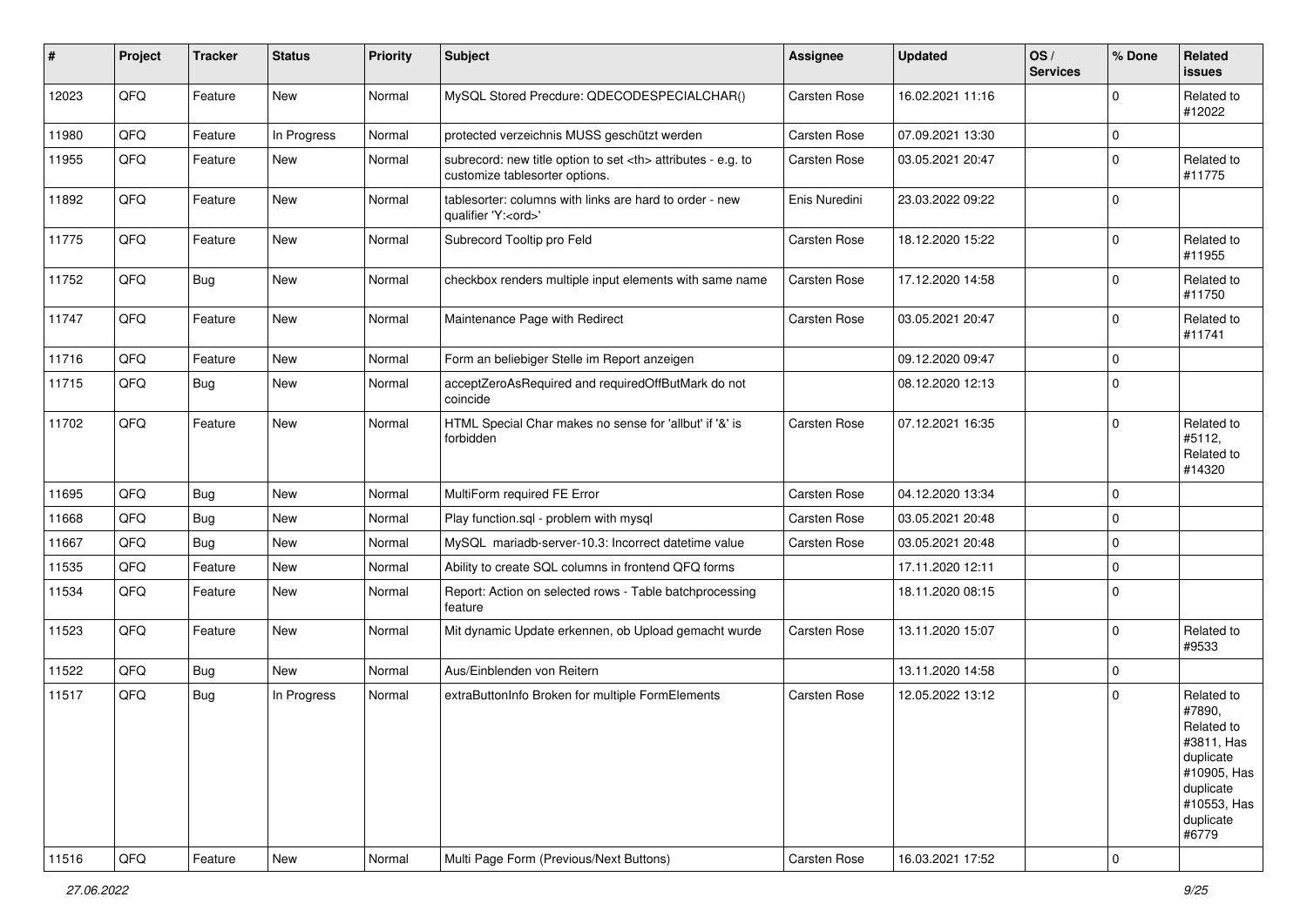| $\sharp$ | Project | <b>Tracker</b> | <b>Status</b>     | <b>Priority</b> | <b>Subject</b>                                                                      | Assignee            | <b>Updated</b>   | OS/<br><b>Services</b> | % Done      | Related<br><b>issues</b> |
|----------|---------|----------------|-------------------|-----------------|-------------------------------------------------------------------------------------|---------------------|------------------|------------------------|-------------|--------------------------|
| 11504    | QFQ     | Feature        | New               | Normal          | Dynamic Update: Button text update for 'Save',' Close' &<br>'Delete'                | Carsten Rose        | 12.11.2020 23:44 |                        | $\Omega$    |                          |
| 11460    | QFQ     | Feature        | New               | Normal          | Easier creation of changelog: gitchangelog                                          | <b>Carsten Rose</b> | 12.06.2021 10:20 |                        | $\Omega$    | Related to<br>#13467     |
| 11347    | QFQ     | <b>Bug</b>     | Feedback          | Normal          | If Bedingungen funktionieren nicht korrekt                                          | Christoph Fuchs     | 21.03.2021 20:37 |                        | $\mathbf 0$ |                          |
| 11323    | QFQ     | Feature        | Some day<br>maybe | Normal          | Report Frontend Editor Modal + Codemirror                                           | Carsten Rose        | 16.09.2021 15:10 |                        | $\Omega$    | Related to<br>#11036     |
| 11322    | QFQ     | Feature        | Some day<br>maybe | Normal          | Form Element JSON - (multiline parameter field)                                     | <b>Carsten Rose</b> | 16.09.2021 15:10 |                        | $\mathbf 0$ |                          |
| 11320    | QFQ     | Feature        | Priorize          | Normal          | Typo3 Version 10 support                                                            | Carsten Rose        | 05.05.2021 22:09 |                        | $\mathbf 0$ |                          |
| 11239    | QFQ     | Bug            | New               | Normal          | Radiobutton (plain): horizontales Rendern abhängig vom<br>Datentyp in der Datenbank | <b>Carsten Rose</b> | 30.09.2020 18:37 |                        | $\mathbf 0$ |                          |
| 11217    | QFQ     | Feature        | Some day<br>maybe | Normal          | <b>Extend Script Functionality</b>                                                  | Carsten Rose        | 16.09.2021 15:10 |                        | $\Omega$    |                          |
| 11080    | QFQ     | Feature        | New               | Normal          | Send MQTT messages                                                                  | Carsten Rose        | 29.08.2020 19:49 |                        | $\mathbf 0$ |                          |
| 11076    | QFQ     | Feature        | In Progress       | Normal          | SELECT  AS _websocket                                                               | Carsten Rose        | 30.08.2020 17:49 |                        | $\mathbf 0$ |                          |
| 11036    | QFQ     | Feature        | Some day<br>maybe | Normal          | inline report editor permissions                                                    | Carsten Rose        | 16.09.2021 15:09 |                        | $\mathbf 0$ | Related to<br>#11323     |
| 10996    | QFQ     | Feature        | <b>New</b>        | Normal          | Download video via sip: no seek                                                     | Carsten Rose        | 12.08.2020 14:18 |                        | $\mathbf 0$ |                          |
| 10979    | QFQ     | Feature        | <b>New</b>        | Normal          | Ajax Calls an API - dataReport                                                      | Carsten Rose        | 11.05.2022 12:15 |                        | $\Omega$    |                          |
| 10976    | QFQ     | Feature        | New               | Normal          | Excel Export Verbesserungen                                                         | <b>Carsten Rose</b> | 06.08.2020 10:56 |                        | $\mathbf 0$ |                          |
| 10937    | QFQ     | Bug            | New               | Normal          | Fehler mit abhängigen Select- Feldern beim Positionieren                            | <b>Carsten Rose</b> | 12.11.2020 23:45 |                        | $\mathbf 0$ |                          |
| 10890    | QFQ     | Bug            | New               | Normal          | AutoCron hangs                                                                      |                     | 20.07.2020 13:56 |                        | $\mathbf 0$ |                          |
| 10874    | QFQ     | Feature        | New               | Normal          | Erstellen eines Foreign Keys in der Tabelle "FormElement"                           |                     | 13.07.2020 10:11 |                        | $\mathbf 0$ |                          |
| 10819    | QFQ     | Feature        | New               | Normal          | Persistent SIP - second try                                                         | Carsten Rose        | 29.06.2020 23:02 |                        | $\mathbf 0$ | Related to<br>#6261      |
| 10793    | QFQ     | Feature        | In Progress       | Normal          | Update NPM Packages                                                                 | <b>Carsten Rose</b> | 07.09.2021 13:25 |                        | 30          |                          |
| 10782    | QFQ     | Feature        | Feedback          | Normal          | Tiny MCE: Image Upload                                                              | Enis Nuredini       | 16.05.2022 23:16 |                        | $\Omega$    | Related to<br>#12452     |
| 10763    | QFQ     | Feature        | <b>New</b>        | Normal          | form accessed and submitted despite logout?                                         |                     | 16.06.2020 11:43 |                        | $\mathbf 0$ |                          |
| 10759    | QFQ     | <b>Bug</b>     | <b>New</b>        | Normal          | emptyMeansNull - Feld falsch aktualisiert                                           |                     | 12.11.2020 23:45 |                        | $\mathbf 0$ |                          |
| 10745    | QFQ     | Feature        | Some day<br>maybe | Normal          | <b>Tablesorter Excel Export</b>                                                     | Carsten Rose        | 16.09.2021 15:09 |                        | $\Omega$    |                          |
| 10738    | QFQ     | Feature        | Some day<br>maybe | Normal          | CORS headers for external API requests                                              |                     | 10.06.2020 14:00 |                        | $\Omega$    |                          |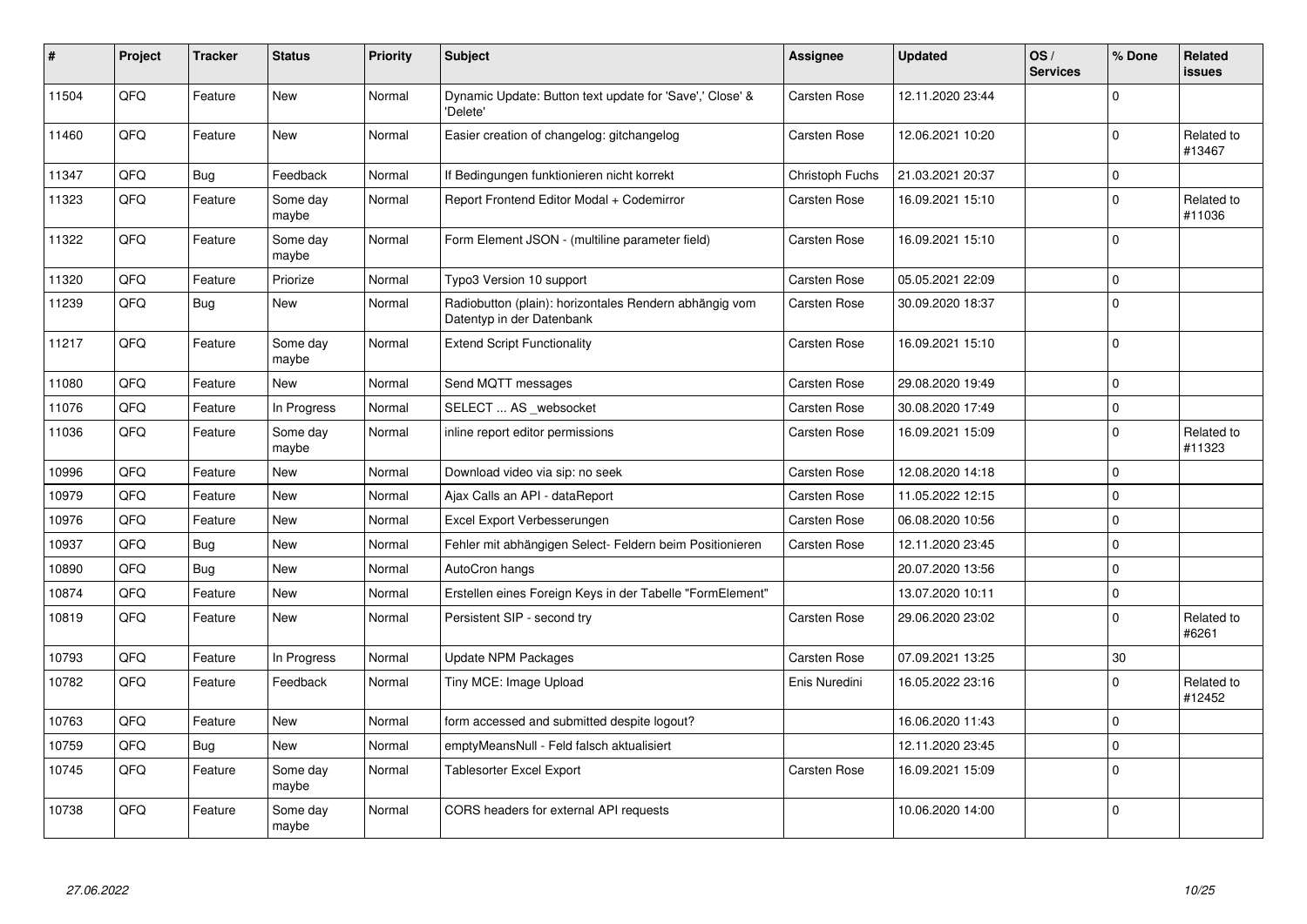| ∦     | Project | <b>Tracker</b> | <b>Status</b>     | <b>Priority</b> | <b>Subject</b>                                                                       | <b>Assignee</b>     | <b>Updated</b>   | OS/<br><b>Services</b> | % Done      | Related<br><b>issues</b>                                             |
|-------|---------|----------------|-------------------|-----------------|--------------------------------------------------------------------------------------|---------------------|------------------|------------------------|-------------|----------------------------------------------------------------------|
| 10716 | QFQ     | Feature        | Some day<br>maybe | Normal          | Business Logic mit Externen Skripten                                                 | Carsten Rose        | 16.09.2021 15:10 |                        | $\Omega$    | Related to<br>#10713,<br>Related to<br>#8217                         |
| 10714 | QFQ     | Feature        | New               | Normal          | multi Table Form                                                                     | Carsten Rose        | 16.03.2021 18:44 |                        | 0           |                                                                      |
| 10704 | QFQ     | Bug            | New               | Normal          | wkhtml problem rendering fullCalendar.js / fabric.js >><br>successor: puppeteer      | Carsten Rose        | 12.11.2020 23:45 |                        | $\Omega$    | Related to<br>#5024.<br>Related to<br>#4650,<br>Related to<br>#10715 |
| 10661 | QFQ     | Bug            | In Progress       | Normal          | Typo3 Warnungen                                                                      | Carsten Rose        | 07.09.2021 13:23 |                        | $\Omega$    | Related to<br>#12440                                                 |
| 10658 | QFQ     | <b>Bug</b>     | New               | Normal          | processReadOnly broken                                                               | Carsten Rose        | 27.05.2020 17:55 |                        | $\Omega$    |                                                                      |
| 10593 | QFQ     | Feature        | <b>New</b>        | Normal          | label2: text behind input element                                                    | Carsten Rose        | 16.05.2020 10:57 |                        | $\Omega$    |                                                                      |
| 10588 | QFQ     | Bug            | New               | Normal          | typeahed Tag: Doku anpassen                                                          | Carsten Rose        | 12.11.2020 23:45 |                        | $\Omega$    |                                                                      |
| 10569 | QFQ     | Feature        | Priorize          | Normal          | link blank more safe                                                                 | Enis Nuredini       | 25.03.2022 12:44 |                        | $\mathbf 0$ |                                                                      |
| 10463 | QFQ     | Feature        | <b>New</b>        | Normal          | Report _link: expliztes setzen von HTML Tags (Bedarf fuer<br>'data-selenium' & 'id') | Enis Nuredini       | 23.03.2022 09:23 |                        | $\Omega$    | Related to<br>#7648                                                  |
| 10443 | QFQ     | Feature        | In Progress       | Normal          | Konzept_api / _live                                                                  | Carsten Rose        | 07.05.2020 09:39 |                        | $\Omega$    |                                                                      |
| 10384 | QFQ     | Feature        | New               | Normal          | Parameter Exchange QFQ Instances                                                     |                     | 07.05.2020 09:38 |                        | 0           |                                                                      |
| 10345 | QFQ     | Feature        | New               | Normal          | Templates - Patterns QFQ Style                                                       |                     | 03.05.2021 21:01 |                        | $\Omega$    | Related to<br>#10713                                                 |
| 10324 | QFQ     | Bug            | New               | Normal          | Excel Export mit Template funktioniert nur, wenn Template<br>vor uid kommt           |                     | 30.03.2020 11:20 |                        | $\Omega$    | Related to<br>#10257                                                 |
| 10322 | QFQ     | <b>Bug</b>     | New               | Normal          | FormElement / Radio: missing column 'enum' >> FE not<br>reported                     | Carsten Rose        | 07.05.2020 09:37 |                        | $\Omega$    |                                                                      |
| 10124 | QFQ     | Feature        | Feedback          | Normal          | qfq AAI-Login                                                                        | Karin Niffeler      | 07.05.2020 09:36 |                        | $\mathbf 0$ |                                                                      |
| 10119 | QFQ     | Feature        | New               | Normal          | Dropdown (selectlist) & TypeAhead: format and catagorize<br>list                     | Carsten Rose        | 07.05.2020 09:36 |                        | $\Omega$    |                                                                      |
| 10116 | QFQ     | Feature        | Some day<br>maybe | Normal          | TypeAhead: Tag - show inside 'input' element                                         | <b>Carsten Rose</b> | 16.09.2021 15:09 |                        | $\Omega$    |                                                                      |
| 10115 | QFQ     | Feature        | New               | Normal          | TypeAhead: static list                                                               | Carsten Rose        | 26.02.2020 16:42 |                        | $100\,$     |                                                                      |
| 10095 | QFQ     | Feature        | Some day<br>maybe | Normal          | Generic Gitlab Integration into QFQ                                                  | Carsten Rose        | 16.09.2021 15:10 |                        | 0           |                                                                      |
| 10082 | QFQ     | <b>Bug</b>     | New               | Normal          | FE.type=SELECT - 'sanatize' Class                                                    | Carsten Rose        | 07.05.2020 09:36 |                        | 0           | Related to<br>#10081                                                 |
| 10080 | QFO     | Feature        | New               | Normal          | Popup on 'save' / 'close': configure dialog (answer<br>yes/no/cancle/)               | Carsten Rose        | 28.03.2021 20:52 |                        | 0           | Is duplicate<br>of #12262                                            |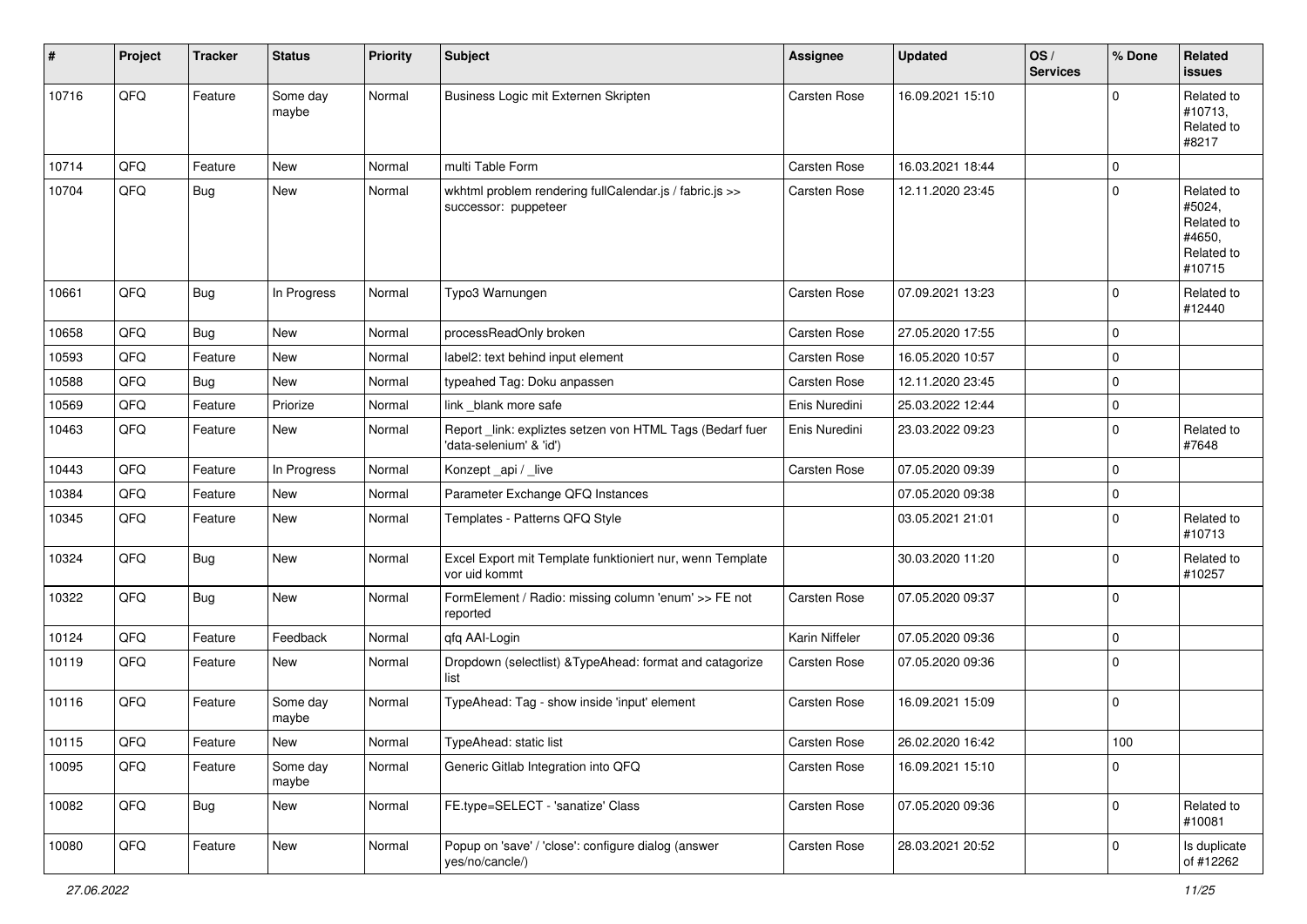| $\sharp$ | Project | <b>Tracker</b> | <b>Status</b>     | <b>Priority</b> | <b>Subject</b>                                                                                                                        | Assignee            | <b>Updated</b>   | OS/<br><b>Services</b> | % Done      | Related<br><b>issues</b>                                               |
|----------|---------|----------------|-------------------|-----------------|---------------------------------------------------------------------------------------------------------------------------------------|---------------------|------------------|------------------------|-------------|------------------------------------------------------------------------|
| 10015    | QFQ     | Feature        | Priorize          | Normal          | Monospace in Textarea                                                                                                                 | Carsten Rose        | 03.02.2020 13:40 |                        | $\mathbf 0$ |                                                                        |
| 10014    | QFQ     | Feature        | New               | Normal          | Manual.rst: describe behaviour and process order of<br>fillStoreVar, slaveId, sqlBefore,                                              | Carsten Rose        | 01.02.2020 22:31 |                        | $\mathbf 0$ |                                                                        |
| 10013    | QFQ     | Feature        | Some day<br>maybe | Normal          | FE.typ=editor: CodeMirror                                                                                                             | <b>Carsten Rose</b> | 08.06.2022 10:37 |                        | $\Omega$    | Related to<br>#12611,<br>Related to<br>#12490,<br>Related to<br>#7732  |
| 10012    | QFQ     | Feature        | Priorize          | Normal          | redirectAllMailTo: {{beEmail:T}}                                                                                                      | <b>Carsten Rose</b> | 08.05.2021 09:54 |                        | $\Omega$    | Related to<br>#12412,<br>Related to<br>#12413,<br>Related to<br>#10011 |
| 10011    | QFQ     | Feature        | Priorize          | Normal          | Offer new STORE TYPO3 Variable 'beUser', 'beEmail'                                                                                    | <b>Carsten Rose</b> | 08.05.2021 09:51 |                        | $\Omega$    | Related to<br>#10012,<br>Related to<br>#12511                          |
| 10005    | QFQ     | Feature        | Priorize          | Normal          | Report / special column name:  AS _calendar                                                                                           | Carsten Rose        | 03.06.2020 17:28 |                        | $\Omega$    |                                                                        |
| 10003    | QFQ     | Feature        | Priorize          | Normal          | fieldset: stronger visualize group                                                                                                    | Benjamin Baer       | 12.02.2020 08:13 |                        | $\mathbf 0$ |                                                                        |
| 9983     | QFQ     | Feature        | <b>New</b>        | Normal          | Report Notation: new keyword 'range'                                                                                                  | <b>Carsten Rose</b> | 01.02.2020 15:55 |                        | $\mathbf 0$ |                                                                        |
| 9975     | QFQ     | Bug            | Priorize          | Normal          | Dropdown Menu: 'r:3' broken                                                                                                           | <b>Carsten Rose</b> | 01.02.2020 10:13 |                        | $\mathbf 0$ |                                                                        |
| 9968     | QFQ     | Feature        | Priorize          | Normal          | Tooltip in Links for Developer                                                                                                        | Carsten Rose        | 01.02.2020 23:17 |                        | $\mathbf 0$ |                                                                        |
| 9958     | QFQ     | Bug            | Priorize          | Normal          | Broken subrecord query: no error message                                                                                              | Carsten Rose        | 05.02.2021 15:15 |                        | $\mathbf 0$ |                                                                        |
| 9947     | QFQ     | Bug            | Priorize          | Normal          | Unwanted error message if missing 'typeAheadSqlPrefetch'                                                                              | Carsten Rose        | 01.02.2020 10:13 |                        | $\mathbf 0$ |                                                                        |
| 9928     | QFQ     | Feature        | Priorize          | Normal          | SpecialColumnName: a) Deprecated: ' AS "_+tag " ', b)<br>New: ' AS "_ <tag1><tag2>" '</tag2></tag1>                                   | Carsten Rose        | 01.02.2020 23:17 |                        | $\Omega$    | Related to<br>#9929                                                    |
| 9927     | QFQ     | Feature        | <b>New</b>        | Normal          | QFQ Update: a) Update nur machen wenn BE User<br>eingeloggt ist., b) Bei Fehler genaue Meldung welcher<br>Updateschritt Probleme hat. | <b>Carsten Rose</b> | 22.01.2020 12:59 |                        | $\Omega$    |                                                                        |
| 9900     | QFQ     | Feature        | Priorize          | Normal          | Generic API Call: tt-content record >> JSON                                                                                           | Carsten Rose        | 01.02.2020 10:13 |                        | $\mathbf 0$ |                                                                        |
| 9898     | QFQ     | <b>Bug</b>     | Feedback          | Normal          | Formular trotz Timeout gespeichert                                                                                                    | Benjamin Baer       | 01.02.2020 15:56 |                        | $\mathbf 0$ |                                                                        |
| 9862     | QFQ     | Bug            | Priorize          | Normal          | Failed writing to sql mail qfq.log should throw an exception                                                                          | Carsten Rose        | 01.02.2020 10:13 |                        | $\mathbf 0$ |                                                                        |
| 9855     | QFQ     | Bug            | New               | Normal          | <b>Required Check</b>                                                                                                                 |                     | 01.02.2020 15:56 |                        | $\mathbf 0$ |                                                                        |
| 9853     | QFQ     | Feature        | New               | Normal          | Check das SQL / QFQ / Mail Logfile geschrieben wird                                                                                   |                     | 09.01.2020 11:15 |                        | $\mathbf 0$ |                                                                        |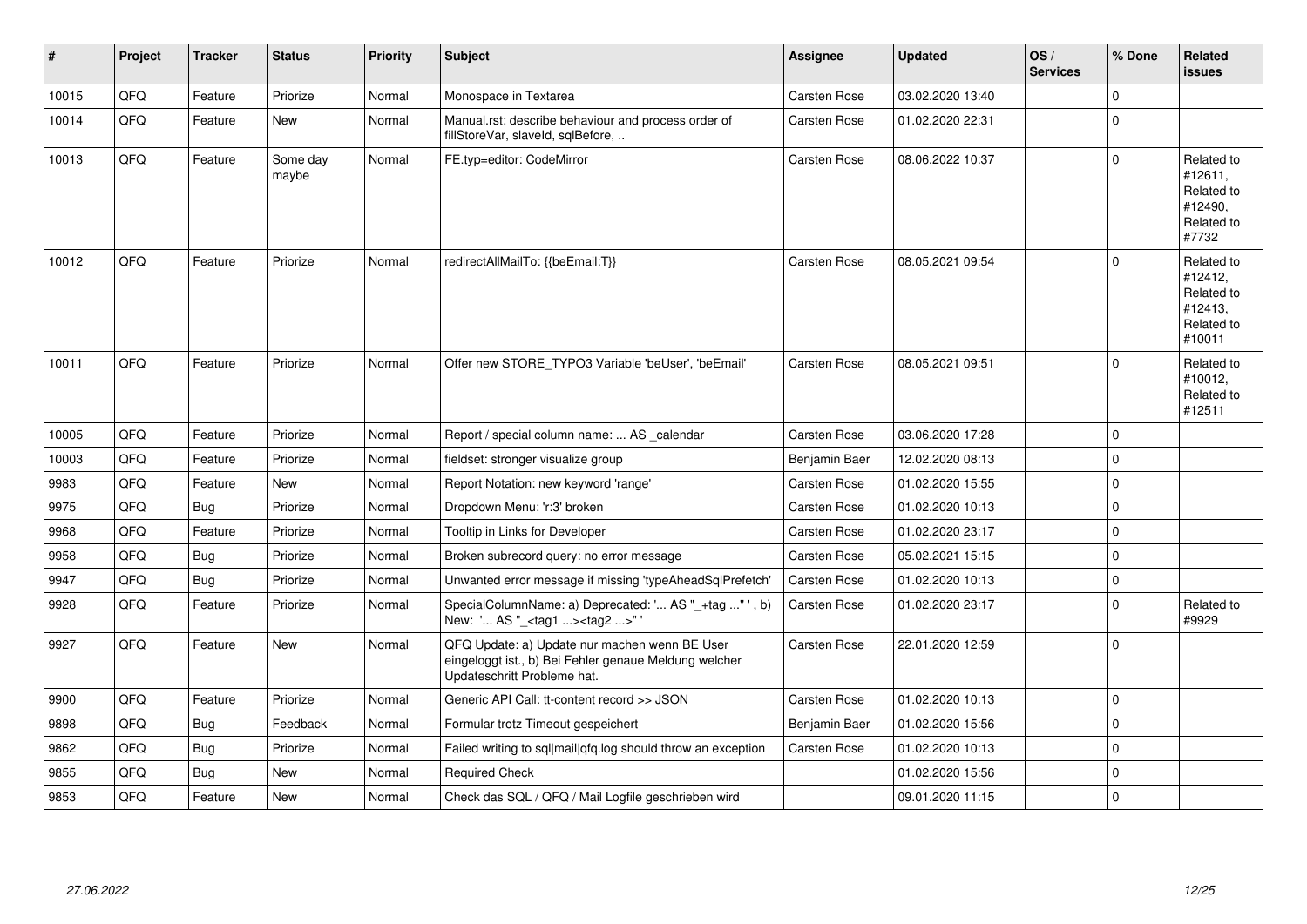| #    | Project | <b>Tracker</b> | <b>Status</b>     | Priority | Subject                                                                                                  | Assignee            | <b>Updated</b>   | OS/<br><b>Services</b> | % Done      | Related<br><b>issues</b>                                                |
|------|---------|----------------|-------------------|----------|----------------------------------------------------------------------------------------------------------|---------------------|------------------|------------------------|-------------|-------------------------------------------------------------------------|
| 9834 | QFQ     | <b>Bug</b>     | Priorize          | Normal   | Input elements with tag 'disabled' are missing on<br>form-submit: server option 'processReadOnly' broken | <b>Carsten Rose</b> | 07.12.2021 16:43 |                        | $\Omega$    | Related to<br>#9691,<br>Related to<br>#5305, Has<br>duplicate<br>#12331 |
| 9811 | QFQ     | Feature        | <b>New</b>        | Normal   | Report: tag every n'th row                                                                               | <b>Carsten Rose</b> | 01.02.2020 23:22 |                        | $\mathbf 0$ |                                                                         |
| 9783 | QFQ     | Bug            | <b>New</b>        | Normal   | Email with special characters                                                                            | Carsten Rose        | 01.02.2020 23:22 |                        | 0           |                                                                         |
| 9781 | QFQ     | Feature        | New               | Normal   | Button: CSS class to make buttons smaller                                                                | Carsten Rose        | 01.02.2020 23:22 |                        | $\mathbf 0$ |                                                                         |
| 9777 | QFQ     | Feature        | New               | Normal   | Logging QFQ Variables                                                                                    | Carsten Rose        | 16.12.2019 17:17 |                        | 0           |                                                                         |
| 9773 | QFQ     | Bug            | New               | Normal   | form.parameter.formModeGlobal=requiredOff                                                                | Carsten Rose        | 01.02.2020 15:56 |                        | $\mathbf 0$ |                                                                         |
| 9707 | QFQ     | Feature        | <b>New</b>        | Normal   | SIP security: encode pageId and check pageId on decode                                                   | <b>Carsten Rose</b> | 01.02.2020 23:22 |                        | $\mathbf 0$ |                                                                         |
| 9706 | QFQ     | Feature        | New               | Normal   | Multi File Upload (hidden template group)                                                                | <b>Carsten Rose</b> | 01.02.2020 23:22 |                        | $\Omega$    | Related to<br>#7521,<br>Related to<br>#5562,<br>Related to<br>#13330    |
| 9704 | QFQ     | Feature        | Some day<br>maybe | Normal   | Thumbnails Generieren beim Splitten von PDF Files                                                        | Carsten Rose        | 11.12.2019 16:01 |                        | $\mathbf 0$ |                                                                         |
| 9691 | QFQ     | <b>Bug</b>     | In Progress       | Normal   | Checkbox: dynamic update > readonly                                                                      | <b>Carsten Rose</b> | 01.02.2020 23:22 |                        | 50          | Related to<br>#9834                                                     |
| 9669 | QFQ     | Bug            | Some day<br>maybe | Normal   | Checkbox / Template Group: radio/checkbox visible broken<br>after 'add'                                  | Carsten Rose        | 16.06.2021 13:47 |                        | $\mathbf 0$ | Related to<br>#8091                                                     |
| 9668 | QFQ     | Feature        | Priorize          | Normal   | Form.mode: rename 'hidden' to 'hide'                                                                     | Carsten Rose        | 05.05.2021 22:14 |                        | $\Omega$    | Related to<br>#6437                                                     |
| 9602 | QFQ     | Feature        | New               | Normal   | Form definition as JSON                                                                                  | Carsten Rose        | 01.02.2020 23:21 |                        | 0           | Related to<br>#9600                                                     |
| 9579 | QFQ     | Feature        | Some day<br>maybe | Normal   | Multiform with Process Row                                                                               | Carsten Rose        | 11.12.2019 16:01 |                        | $\mathbf 0$ |                                                                         |
| 9537 | QFQ     | Feature        | New               | Normal   | FormEditor: Edit fieldset in FrontEnd                                                                    | Carsten Rose        | 01.02.2020 23:22 |                        | $\mathbf 0$ |                                                                         |
| 9535 | QFQ     | Bug            | Feedback          | Normal   | Report:  AS '_vertical' - column to wide - vertical >> rot45,<br>rot <sub>90</sub>                       | Benjamin Baer       | 01.02.2020 15:56 |                        | $\mathbf 0$ |                                                                         |
| 9533 | QFQ     | <b>Bug</b>     | New               | Normal   | FE.type=upload: Check in 'beforeSave' if upload is given                                                 | Carsten Rose        | 01.02.2020 23:22 |                        | 0           | Related to<br>#11523                                                    |
| 9394 | QFQ     | Feature        | Priorize          | Normal   | REST: allow for non numerical ids in get requests                                                        | Carsten Rose        | 05.05.2021 22:10 |                        | $\mathbf 0$ |                                                                         |
| 9352 | QFQ     | Feature        | New               | Normal   | FE 'Native' fire slaveld, sqlAfter, sqlIns                                                               | Carsten Rose        | 01.02.2020 23:22 |                        | $\mathbf 0$ |                                                                         |
| 9348 | QFQ     | Feature        | New               | Normal   | defaultThumbnailSize: pre render thumbnails                                                              | Carsten Rose        | 12.06.2021 09:05 |                        | 0           |                                                                         |
| 9346 | QFQ     | Feature        | Priorize          | Normal   | beforeSave: check if an upload is given                                                                  | Carsten Rose        | 11.06.2021 21:18 |                        | $\mathbf 0$ |                                                                         |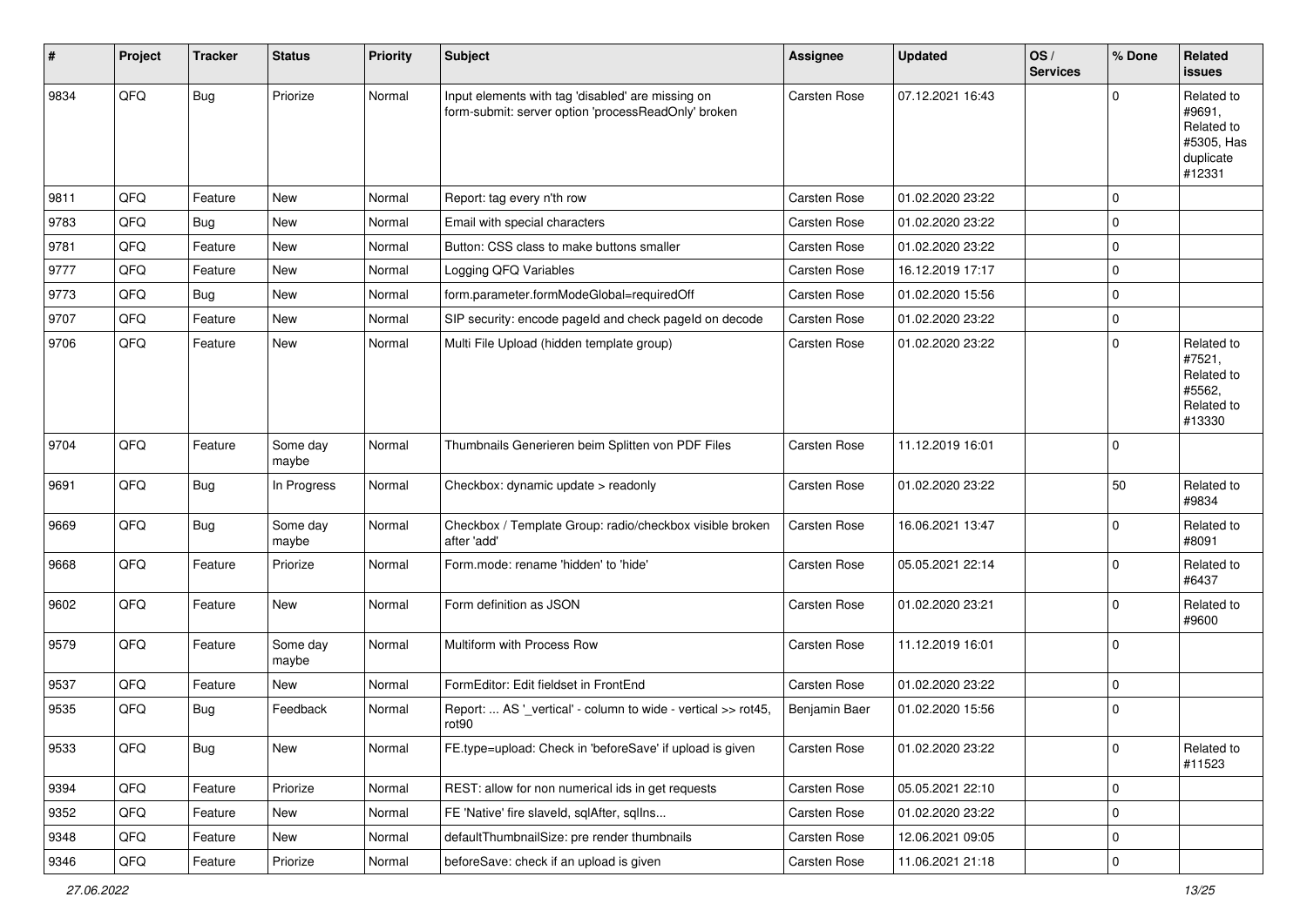| ∦    | Project | <b>Tracker</b> | <b>Status</b>     | <b>Priority</b> | <b>Subject</b>                                                                  | Assignee            | <b>Updated</b>   | OS/<br><b>Services</b> | % Done      | Related<br>issues   |
|------|---------|----------------|-------------------|-----------------|---------------------------------------------------------------------------------|---------------------|------------------|------------------------|-------------|---------------------|
| 9317 | QFQ     | Bug            | <b>New</b>        | Normal          | FE.type=note: with dynamic show/hidden an empty label<br>causes trouble         | Carsten Rose        | 01.02.2020 23:22 |                        | $\mathbf 0$ |                     |
| 9281 | QFQ     | Bug            | Some day<br>maybe | Normal          | Allow STRICT_TRANS_TABLES                                                       | Carsten Rose        | 02.01.2021 18:43 |                        | $\mathbf 0$ |                     |
| 9275 | QFQ     | Bug            | New               | Normal          | autcron: t3 page, which takes to long to respond, is not<br>reported properly   | <b>Carsten Rose</b> | 01.02.2020 23:22 |                        | 100         |                     |
| 9221 | QFQ     | Feature        | New               | Normal          | typeAhead: Zeichenlimite ausschalten                                            | <b>Carsten Rose</b> | 08.05.2021 17:06 |                        | $\mathbf 0$ |                     |
| 9208 | QFQ     | Feature        | New               | Normal          | Manage 'recent' records                                                         | <b>Carsten Rose</b> | 01.02.2020 23:22 |                        | $\mathbf 0$ |                     |
| 9177 | QFQ     | Bug            | <b>New</b>        | Normal          | Bug? QFQ tries to save an action FE, which has real<br>existing column name     | <b>Carsten Rose</b> | 01.02.2020 23:22 |                        | $\mathbf 0$ |                     |
| 9136 | QFQ     | Feature        | <b>New</b>        | Normal          | Create ZIP files with dynamic PDFs                                              | Carsten Rose        | 01.02.2020 23:22 |                        | $\mathbf 0$ |                     |
| 9135 | QFQ     | Feature        | Priorize          | Normal          | Progress Bar generic / replace old hourglass download<br>popup                  | Benjamin Baer       | 03.01.2022 07:43 |                        | $\mathbf 0$ |                     |
| 9130 | QFQ     | Feature        | Some day<br>maybe | Normal          | tablesorter: Automatic Row numbering / Zeilenummer                              | Benjamin Baer       | 01.02.2020 23:22 |                        | $\mathbf 0$ |                     |
| 9129 | QFQ     | Feature        | New               | Normal          | sqlValidate: Message as notification, not as error                              | Carsten Rose        | 01.02.2020 23:22 |                        | $\mathbf 0$ | Related to<br>#9128 |
| 9128 | QFQ     | Feature        | New               | Normal          | Error Message: not replaced variables- a) replace back to<br>'{{', b) underline | Carsten Rose        | 01.02.2020 23:22 |                        | $\mathbf 0$ | Related to<br>#9129 |
| 9127 | QFQ     | Bug            | <b>New</b>        | Normal          | Error Message: change 'roll over' color - text not readable                     | <b>Carsten Rose</b> | 01.02.2020 23:22 |                        | $\mathbf 0$ |                     |
| 9126 | QFQ     | Bug            | Some day<br>maybe | Normal          | hidden Form elements are present in page source                                 |                     | 02.01.2021 18:41 |                        | $\mathbf 0$ |                     |
| 9077 | QFQ     | Bug            | <b>New</b>        | Normal          | typeAheadSql: report broken SQL                                                 | <b>Carsten Rose</b> | 01.02.2020 23:22 |                        | $\mathbf 0$ |                     |
| 9024 | QFQ     | Bug            | Some day<br>maybe | Normal          | QFQ Einarbeitung                                                                |                     | 01.02.2020 15:56 |                        | $\mathbf 0$ |                     |
| 9020 | QFQ     | Bug            | Some day<br>maybe | Normal          | radio mit buttonClass und dynamicUpdate lassen sich nicht<br>kombinieren        |                     | 11.12.2019 16:01 |                        | $\mathbf 0$ |                     |
| 9013 | QFQ     | Bug            | <b>New</b>        | Normal          | Error in Twig template not handled                                              | <b>Carsten Rose</b> | 20.10.2021 13:43 |                        | $\mathbf 0$ |                     |
| 8975 | QFQ     | Feature        | New               | Normal          | Report Notation: 2.0                                                            | Carsten Rose        | 01.02.2020 23:22 |                        | $\mathbf 0$ | Related to<br>#8963 |
| 8963 | QFQ     | Feature        | Priorize          | Normal          | Setting values in a store: flexible way                                         | Carsten Rose        | 05.05.2021 22:10 |                        | $\mathbf 0$ | Related to<br>#8975 |
| 8894 | QFQ     | Feature        | Some day<br>maybe | Normal          | Documentation Tags Usable in QFQ Application                                    | Carsten Rose        | 11.12.2019 16:01 |                        | $\mathbf 0$ |                     |
| 8892 | QFQ     | Feature        | Some day<br>maybe | Normal          | Display and Edit SQL Comments in Form Editor                                    | Carsten Rose        | 11.12.2019 16:01 |                        | $\mathbf 0$ |                     |
| 8806 | QFQ     | Feature        | New               | Normal          | SQL Function nl2br                                                              | Carsten Rose        | 01.02.2020 23:22 |                        | $\mathbf 0$ |                     |
| 8719 | QFQ     | Feature        | New               | Normal          | extraButtonLock: add support for 0/1                                            | Carsten Rose        | 01.02.2020 23:22 |                        | $\mathsf 0$ |                     |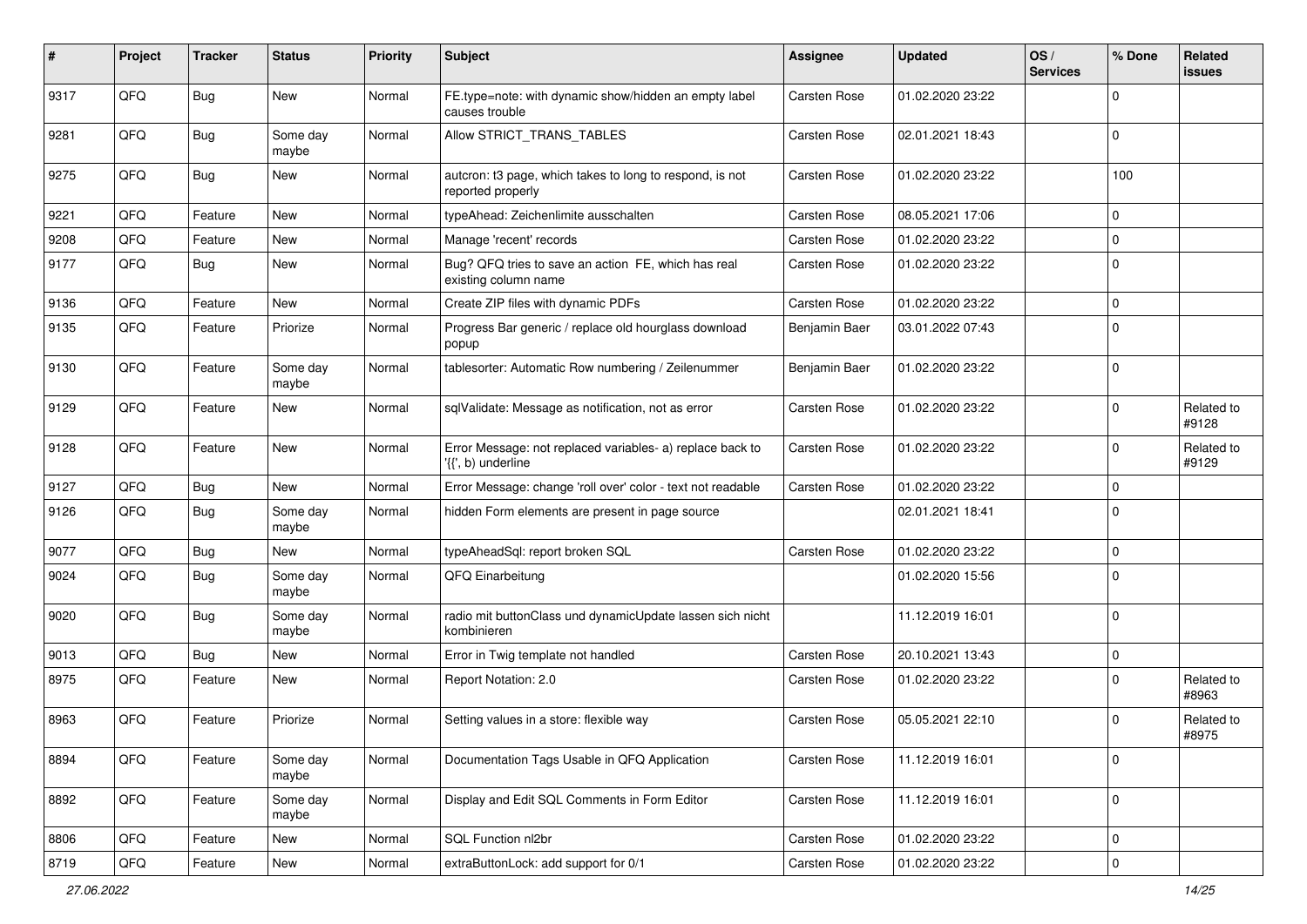| $\pmb{\#}$ | Project | <b>Tracker</b> | <b>Status</b>     | <b>Priority</b> | <b>Subject</b>                                                                                         | <b>Assignee</b>     | <b>Updated</b>   | OS/<br><b>Services</b> | % Done      | Related<br><b>issues</b> |
|------------|---------|----------------|-------------------|-----------------|--------------------------------------------------------------------------------------------------------|---------------------|------------------|------------------------|-------------|--------------------------|
| 8702       | QFQ     | Feature        | New               | Normal          | Load Record which is locked: missing user info                                                         | <b>Carsten Rose</b> | 11.12.2019 16:16 |                        | $\Omega$    | Related to<br>#9789      |
| 8586       | QFQ     | Feature        | Some day<br>maybe | Normal          | QFQ: Enhance Error message for 'record not found'                                                      | <b>Carsten Rose</b> | 16.09.2021 15:10 |                        | $\Omega$    |                          |
| 8585       | QFQ     | Feature        | Priorize          | Normal          | Enhance Error message for 'unknown form'                                                               | Carsten Rose        | 01.02.2020 10:13 |                        | $\mathbf 0$ |                          |
| 8584       | QFQ     | Feature        | Priorize          | Normal          | FE 'Action' - never assign to Container (except Template<br>Group)                                     | Carsten Rose        | 01.02.2020 10:13 |                        | $\mathbf 0$ |                          |
| 8522       | QFQ     | Feature        | Some day<br>maybe | Normal          | build QFQ - npm warnings                                                                               | Benjamin Baer       | 01.02.2020 23:19 |                        | 50          |                          |
| 8520       | QFQ     | Feature        | Some day<br>maybe | Normal          | Bring QFQ to Composer                                                                                  | Carsten Rose        | 16.09.2021 15:10 |                        | $\Omega$    |                          |
| 8336       | QFQ     | Feature        | <b>New</b>        | Normal          | Form > modified > Close New: a) Optional disable popup, b)<br>custom text, c) mode on save: close stay | <b>Carsten Rose</b> | 01.02.2020 23:22 |                        | $\mathbf 0$ | Related to<br>#8335      |
| 8316       | QFQ     | <b>Bug</b>     | Feedback          | Normal          | Documentation/Behaviour for Nested Queries and<br>Record-Store confusing                               | Nicola Chiapolini   | 20.11.2019 09:14 |                        | $\mathbf 0$ |                          |
| 8277       | QFQ     | Feature        | Priorize          | Normal          | fe.parameter.default=                                                                                  | Carsten Rose        | 01.02.2020 23:17 |                        | $\mathbf 0$ | Related to<br>#8113      |
| 8217       | QFQ     | Feature        | New               | Normal          | if-elseif-else construct                                                                               | Carsten Rose        | 16.03.2021 18:41 |                        | $\mathbf 0$ | Related to<br>#10716     |
| 8187       | QFQ     | Feature        | New               | Normal          | Subrecord: enable/hide new button - make new/edit/delete<br>customizeable.                             | <b>Carsten Rose</b> | 06.03.2021 18:44 |                        | $\mathbf 0$ | Related to<br>#11326     |
| 8106       | QFQ     | <b>Bug</b>     | Some day<br>maybe | Normal          | Dynamic Update: Feld kann nicht auf empty zurückgesetzt<br>werden                                      | Carsten Rose        | 11.12.2019 16:01 |                        | $\mathbf 0$ |                          |
| 8101       | QFQ     | Feature        | Some day<br>maybe | Normal          | Password hash: support further hashing methods                                                         | Carsten Rose        | 16.09.2021 15:10 |                        | $\Omega$    |                          |
| 8089       | QFQ     | Feature        | New               | Normal          | Copy/Paste for FormElements                                                                            | <b>Carsten Rose</b> | 01.02.2020 23:22 |                        | $\mathbf 0$ |                          |
| 8056       | QFQ     | Feature        | Some day<br>maybe | Normal          | Termin Organisation (Reservation)                                                                      |                     | 01.02.2020 23:19 |                        | $\Omega$    | Related to<br>#8658      |
| 8049       | QFQ     | <b>Bug</b>     | New               | Normal          | FE.type=note, column 'value': text moves some pixel to top<br>after save                               | Carsten Rose        | 01.02.2020 23:22 |                        | $\mathbf 0$ |                          |
| 8044       | QFQ     | Feature        | Priorize          | Normal          | Transaction: a) Form, b) Report                                                                        | <b>Carsten Rose</b> | 05.05.2021 22:14 |                        | $\mathbf 0$ | Related to<br>#8043      |
| 8037       | QFQ     | <b>Bug</b>     | Priorize          | Normal          | FE.type=upload (advanced mode): {{slaveld:V}} missing<br>during dynamic update                         | Carsten Rose        | 01.02.2020 10:13 |                        | $\mathbf 0$ |                          |
| 8034       | QFQ     | Feature        | Priorize          | Normal          | FormElement 'data': 22.22.2222 should not be accepted                                                  | Carsten Rose        | 01.02.2020 10:13 |                        | $\mathbf 0$ |                          |
| 7965       | QFQ     | Feature        | Priorize          | Normal          | Input type 'text' with visual format - currency                                                        | Benjamin Baer       | 03.01.2022 07:45 |                        | $\mathbf 0$ |                          |
| 7924       | QFQ     | Feature        | New               | Normal          | Radio/Checkbox with Tooltip                                                                            | Carsten Rose        | 01.02.2020 23:22 |                        | $\pmb{0}$   |                          |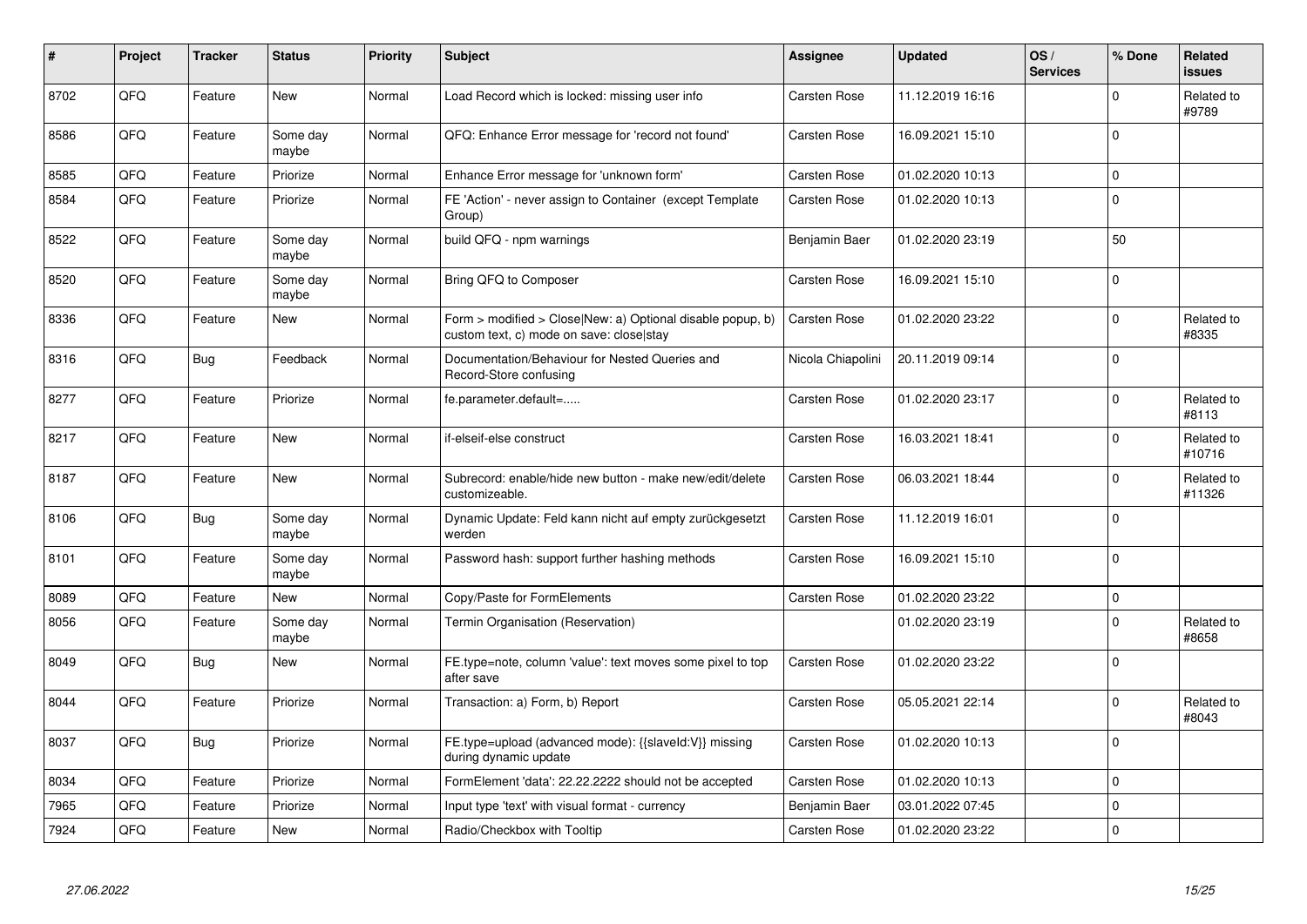| #    | Project | <b>Tracker</b> | <b>Status</b>     | <b>Priority</b> | <b>Subject</b>                                                                                        | Assignee            | <b>Updated</b>   | OS/<br><b>Services</b> | % Done      | Related<br><b>issues</b>                                               |
|------|---------|----------------|-------------------|-----------------|-------------------------------------------------------------------------------------------------------|---------------------|------------------|------------------------|-------------|------------------------------------------------------------------------|
| 7921 | QFQ     | Feature        | Some day<br>maybe | Normal          | Rest API Export: URL kuerzer machen                                                                   |                     | 01.02.2020 23:19 |                        | $\Omega$    |                                                                        |
| 7920 | QFQ     | Feature        | New               | Normal          | FE: Syntax Highlight, Zeinlenumbruch                                                                  | Carsten Rose        | 01.02.2020 10:03 |                        | $\mathbf 0$ |                                                                        |
| 7890 | QFQ     | Bug            | New               | Normal          | FormElement 'required': extraButtonInfo not aligned                                                   | <b>Carsten Rose</b> | 11.06.2021 21:17 |                        | $\Omega$    | Related to<br>#11517                                                   |
| 7812 | QFQ     | Feature        | <b>New</b>        | Normal          | FE 'Subrecord' - new option 'subrecordShowFilter',<br>'subrecordPaging'                               | Carsten Rose        | 01.02.2020 23:22 |                        | $\Omega$    |                                                                        |
| 7795 | QFQ     | Bug            | <b>New</b>        | Normal          | Readonly Form: Typeahead-Felder                                                                       | Carsten Rose        | 01.02.2020 23:22 |                        | $\Omega$    |                                                                        |
| 7732 | QFQ     | Feature        | Some day<br>maybe | Normal          | Javascript: Lazy Loading der add on libs                                                              | Benjamin Baer       | 08.06.2022 10:38 |                        | $\Omega$    | Related to<br>#12611,<br>Related to<br>#12490,<br>Related to<br>#10013 |
| 7730 | QFQ     | Feature        | Priorize          | Normal          | SELECT Box: title in between                                                                          | Benjamin Baer       | 01.02.2020 23:22 |                        | $\Omega$    |                                                                        |
| 7685 | QFQ     | Bug            | New               | Normal          | Open FormElement from QFQ error message and save<br>modified record: error about missing {{formId:F}} | Carsten Rose        | 01.02.2020 23:22 |                        | $\Omega$    |                                                                        |
| 7683 | QFQ     | Feature        | New               | Normal          | Special column names in '{{ SELECT  AS _link }}' should<br>be detected                                | Carsten Rose        | 01.02.2020 23:21 |                        | $\Omega$    |                                                                        |
| 7681 | QFQ     | Feature        | <b>New</b>        | Normal          | Optional switch off 'check for modified record'                                                       | Carsten Rose        | 01.02.2020 23:21 |                        | $\Omega$    |                                                                        |
| 7660 | QFQ     | Feature        | New               | Normal          | IMAP: import mails to DB, move / delete mails                                                         | Carsten Rose        | 01.02.2020 09:52 |                        | $\Omega$    |                                                                        |
| 7656 | QFQ     | Bug            | Priorize          | Normal          | FE with required, 'pattern' and 'extraButtonLock': always<br>complain about missing value             | Carsten Rose        | 01.02.2020 10:13 |                        | $\Omega$    |                                                                        |
| 7630 | QFQ     | Feature        | Priorize          | Normal          | detailed error message for simple upload                                                              | Carsten Rose        | 01.02.2020 10:13 |                        | $\Omega$    |                                                                        |
| 7616 | QFQ     | <b>Bug</b>     | Priorize          | Normal          | Selectlist with Enum & Dynamic Update                                                                 | Carsten Rose        | 01.02.2020 10:13 |                        | $\Omega$    |                                                                        |
| 7574 | QFQ     | Bug            | New               | Normal          | Substitute error: form element not reported / dont parse<br>Form.note                                 | <b>Carsten Rose</b> | 01.02.2020 23:21 |                        | $\Omega$    |                                                                        |
| 7547 | QFQ     | Bug            | <b>New</b>        | Normal          | Error Message in afterSave: wrong parameter column<br>reported                                        | Carsten Rose        | 01.02.2020 23:22 |                        | $\Omega$    |                                                                        |
| 7524 | QFQ     | Bug            | <b>New</b>        | Normal          | QFQ throws a 'General Error' if 'fileadmin/protected/log/' is<br>not writeable                        | Carsten Rose        | 01.02.2020 23:22 |                        | $\Omega$    |                                                                        |
| 7522 | QFQ     | Feature        | Priorize          | Normal          | Inserting default index.html to folder (Avoid Apache<br>Indexing)                                     | Carsten Rose        | 01.02.2020 10:13 |                        | $\mathbf 0$ |                                                                        |
| 7521 | QFQ     | Feature        | New               | Normal          | TemplateGroup: fe.type=upload                                                                         | Carsten Rose        | 01.02.2020 23:21 |                        | 0           | Related to<br>#9706                                                    |
| 7520 | QFQ     | Feature        | New               | Normal          | QR Code:  AS _qr ( AS _link)                                                                          | Carsten Rose        | 01.02.2020 23:22 |                        | 0           |                                                                        |
| 7519 | QFQ     | Feature        | New               | Normal          | Select: Multi                                                                                         | Carsten Rose        | 01.02.2020 23:22 |                        | $\mathbf 0$ |                                                                        |
| 7513 | QFQ     | Bug            | New               | Normal          | Radios not correct aligned                                                                            | Carsten Rose        | 01.02.2020 23:22 |                        | 0           |                                                                        |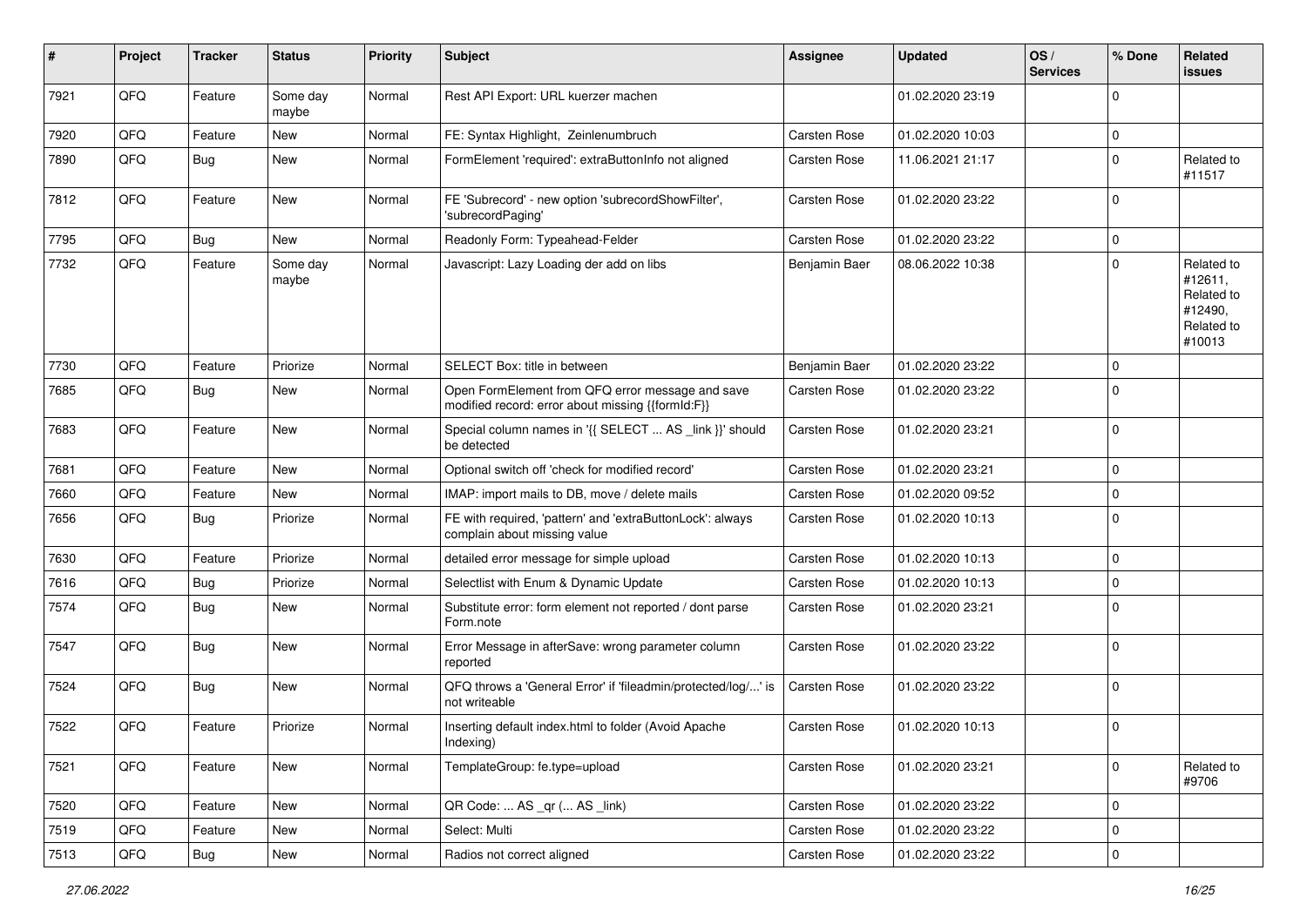| #    | Project | <b>Tracker</b> | <b>Status</b>     | <b>Priority</b> | <b>Subject</b>                                                                                 | Assignee            | <b>Updated</b>   | OS/<br><b>Services</b> | % Done      | <b>Related</b><br><b>issues</b> |
|------|---------|----------------|-------------------|-----------------|------------------------------------------------------------------------------------------------|---------------------|------------------|------------------------|-------------|---------------------------------|
| 7512 | QFQ     | <b>Bug</b>     | <b>New</b>        | Normal          | FE: inputType=number >> 'pattern' is not respected                                             | <b>Carsten Rose</b> | 01.02.2020 23:22 |                        | $\Omega$    |                                 |
| 7481 | QFQ     | Feature        | <b>New</b>        | Normal          | Detect 'BaseUrl' automatically                                                                 | Carsten Rose        | 01.02.2020 23:21 |                        | $\mathbf 0$ |                                 |
| 7480 | QFQ     | Feature        | New               | Normal          | Record History (Undo / Redo)                                                                   | <b>Carsten Rose</b> | 11.12.2019 16:16 |                        | $\mathbf 0$ | Related to<br>#2361             |
| 7453 | QFQ     | Feature        | Some day<br>maybe | Normal          | import / export forms QFQ                                                                      | Carsten Rose        | 16.09.2021 15:10 |                        | $\mathbf 0$ |                                 |
| 7452 | QFQ     | Feature        | Some day<br>maybe | Normal          | automate deployment new QFQ version                                                            | <b>Carsten Rose</b> | 16.09.2021 15:10 |                        | $\mathbf 0$ |                                 |
| 7402 | QFQ     | <b>Bug</b>     | Some day<br>maybe | Normal          | thumbnail cache: outdated picture when permission denied<br>and permission resolved.           |                     | 01.02.2020 23:20 |                        | $\pmb{0}$   |                                 |
| 7342 | QFQ     | Feature        | <b>New</b>        | Normal          | add content $=$ hide this                                                                      | Carsten Rose        | 01.02.2020 23:21 |                        | $\mathbf 0$ |                                 |
| 7336 | QFQ     | Feature        | Some day<br>maybe | Normal          | PDF Upload: disallow PDFs with specific Meta information                                       | Carsten Rose        | 11.12.2019 16:01 |                        | $\mathbf 0$ |                                 |
| 7290 | QFQ     | Feature        | Priorize          | Normal          | FormEditor: title as textarea if LEN(title)>60                                                 | <b>Carsten Rose</b> | 01.02.2020 10:13 |                        | $\Omega$    | <b>Blocked by</b><br>#7682      |
| 7281 | QFQ     | Bug            | Some day<br>maybe | Normal          | Subrecords: on large screen separator line too short                                           |                     | 01.02.2020 23:19 |                        | $\pmb{0}$   |                                 |
| 7280 | QFQ     | Feature        | <b>New</b>        | Normal          | recently used table                                                                            | Carsten Rose        | 01.02.2020 23:21 |                        | $\mathbf 0$ |                                 |
| 7278 | QFQ     | Feature        | Some day<br>maybe | Normal          | Form: Wert vordefinieren der immer gesetzt wird                                                |                     | 02.05.2021 09:27 |                        | $\mathbf 0$ |                                 |
| 7261 | QFQ     | Bug            | <b>New</b>        | Normal          | Report pathFilename for user without path, only the filename                                   | Carsten Rose        | 01.02.2020 23:21 |                        | $\pmb{0}$   |                                 |
| 7239 | QFQ     | Feature        | <b>New</b>        | Normal          | TinyMCE: html tag whitelist                                                                    | <b>Carsten Rose</b> | 01.02.2020 23:21 |                        | $\mathbf 0$ | Related to<br>#14320            |
| 7229 | QFQ     | Feature        | Some day<br>maybe | Normal          | New FormElement.type: Button                                                                   |                     | 01.02.2021 12:32 |                        | $\mathbf 0$ |                                 |
| 7219 | QFQ     | <b>Bug</b>     | New               | Normal          | typeSheadSql / typeAheadSqlPrefetch: change to curly<br>braces                                 | <b>Carsten Rose</b> | 01.02.2020 23:21 |                        | $\mathbf 0$ |                                 |
| 7217 | QFQ     | Feature        | Priorize          | Normal          | Download: notice User if ` sip=?` is missing                                                   | <b>Carsten Rose</b> | 01.02.2020 10:13 |                        | $\mathsf 0$ |                                 |
| 7175 | QFQ     | Feature        | <b>New</b>        | Normal          | Upload: md5 hash as filename                                                                   | Carsten Rose        | 01.02.2020 23:21 |                        | $\mathbf 0$ |                                 |
| 7119 | QFQ     | Feature        | New               | Normal          | Upload: scaleDownWidth, scaleDownHeight                                                        | Carsten Rose        | 01.02.2020 23:21 |                        | $\mathbf 0$ |                                 |
| 7109 | QFQ     | Feature        | <b>New</b>        | Normal          | Dynamic Updates: row/element hide                                                              | <b>Carsten Rose</b> | 01.02.2020 23:22 |                        | $\mathbf 0$ | Has<br>duplicate<br>#4081       |
| 7108 | QFQ     | Feature        | Some day<br>maybe | Normal          | QFQ Wrap Elements                                                                              |                     | 11.12.2019 16:01 |                        | $\mathbf 0$ |                                 |
| 7107 | QFQ     | Feature        | Some day<br>maybe | Normal          | Showcase Registration Tool: Anmeldung / Administration :<br>Liste Anmeldungen / Emaileinaldung | <b>Carsten Rose</b> | 11.12.2019 16:01 |                        | $\mathbf 0$ |                                 |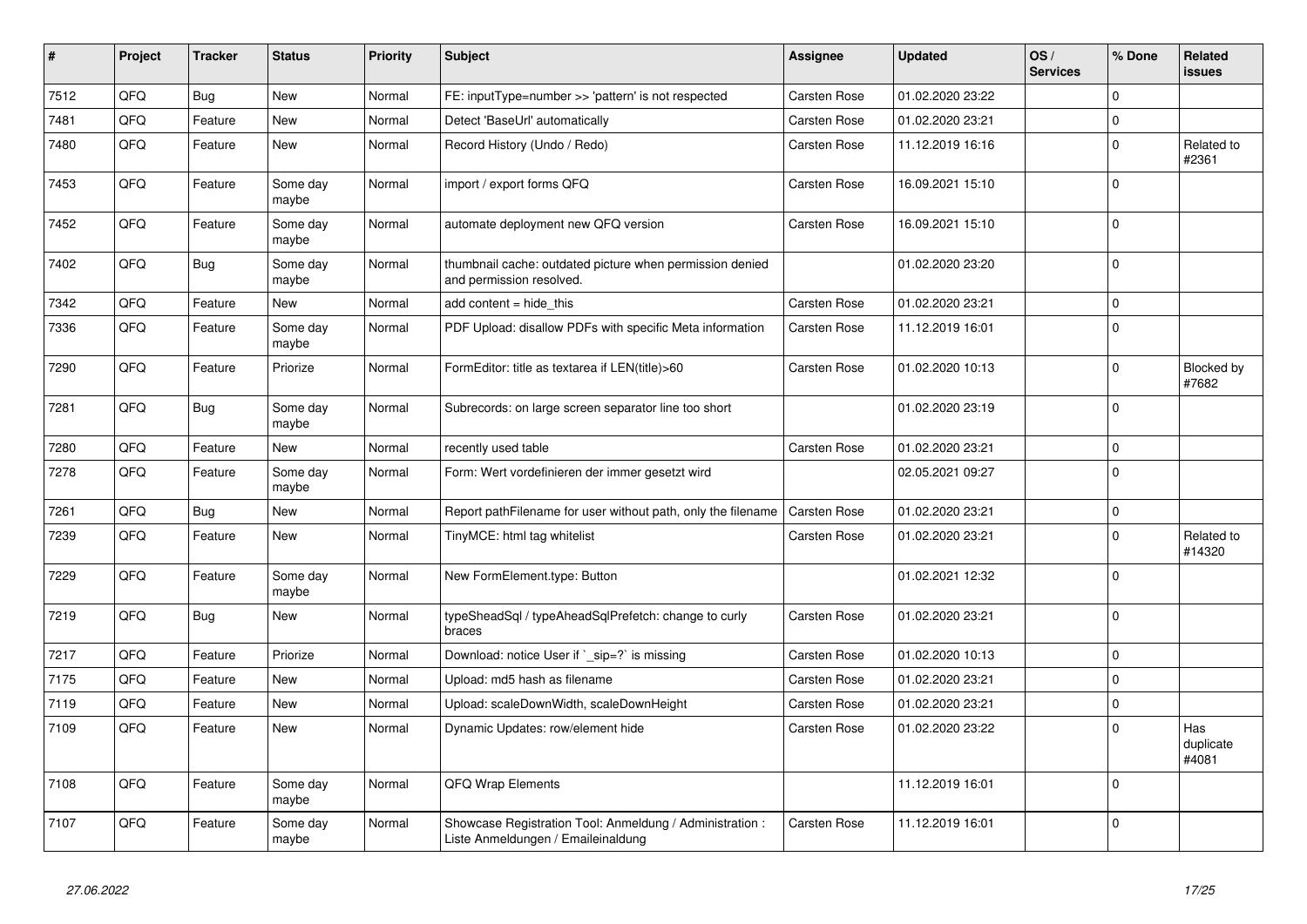| #    | Project | <b>Tracker</b> | <b>Status</b>     | <b>Priority</b> | <b>Subject</b>                                                                                                             | <b>Assignee</b>     | <b>Updated</b>   | OS/<br><b>Services</b> | % Done      | Related<br>issues   |
|------|---------|----------------|-------------------|-----------------|----------------------------------------------------------------------------------------------------------------------------|---------------------|------------------|------------------------|-------------|---------------------|
| 7106 | QFQ     | Feature        | Some day<br>maybe | Normal          | Beispiel Nummerierung von Rows in Report                                                                                   |                     | 11.12.2019 16:01 |                        | $\mathbf 0$ |                     |
| 7105 | QFQ     | Feature        | Some day<br>maybe | Normal          | Beispiel wie man in einer zweiten Tabelle speichert.                                                                       |                     | 11.12.2019 16:01 |                        | $\mathbf 0$ |                     |
| 7104 | QFQ     | Feature        | Some day<br>maybe | Normal          | Manual: hint about escaping if '\r' appears in mail body                                                                   |                     | 11.12.2019 16:01 |                        | $\mathbf 0$ |                     |
| 7102 | QFQ     | Feature        | <b>New</b>        | Normal          | Comment sign in report: '#' and '--'                                                                                       | Carsten Rose        | 01.02.2020 23:21 |                        | $\mathbf 0$ |                     |
| 7101 | QFQ     | Bug            | Some day<br>maybe | Normal          | 'form' in SIP and 'report' - breaks                                                                                        |                     | 01.02.2020 23:20 |                        | $\mathbf 0$ |                     |
| 7100 | QFQ     | Feature        | Some day<br>maybe | Normal          | Download: log access, max downloads, time limit                                                                            |                     | 01.02.2020 23:19 |                        | $\mathbf 0$ |                     |
| 7099 | QFQ     | Feature        | New               | Normal          | Redesign FormEditor                                                                                                        | <b>Carsten Rose</b> | 01.02.2020 23:21 |                        | $\mathbf 0$ |                     |
| 7014 | QFQ     | Bug            | New               | Normal          | Sending invalid emails succeeds when<br>debug.redirectAllMailTo is set                                                     | Carsten Rose        | 01.02.2020 23:21 |                        | $\mathbf 0$ |                     |
| 7002 | QFQ     | <b>Bug</b>     | <b>New</b>        | Normal          | Dynamic Update: row does not disappear / appear                                                                            | Carsten Rose        | 01.02.2020 23:22 |                        | $\mathbf 0$ |                     |
| 6998 | QFQ     | Feature        | Priorize          | Normal          | Form: with debug=on show column information as tooltip of<br>column label                                                  | <b>Carsten Rose</b> | 01.02.2020 10:13 |                        | $\mathbf 0$ |                     |
| 6992 | QFQ     | Feature        | Some day<br>maybe | Normal          | DB exception: Syntax Highlight                                                                                             |                     | 11.12.2019 16:01 |                        | $\mathbf 0$ | Related to<br>#5450 |
| 6972 | QFQ     | Feature        | Some day<br>maybe | Normal          | Fabric Clipboard / cross browser tab                                                                                       | Benjamin Baer       | 01.02.2020 23:21 |                        | $\mathbf 0$ |                     |
| 6970 | QFQ     | Feature        | Some day<br>maybe | Normal          | tablesorter: default fuer 'sortReset' aendern von 'Ctrl' zu 'Alt'                                                          | Benjamin Baer       | 01.02.2020 23:21 |                        | $\mathbf 0$ |                     |
| 6912 | QFQ     | <b>Bug</b>     | <b>New</b>        | Normal          | error Message Var 'deadline' already set in SIP - in Form<br>with FE.value={{deadline:R:::{{deadlinePeriod:Y}}}}           | Carsten Rose        | 01.02.2020 23:21 |                        | $\mathbf 0$ |                     |
| 6870 | QFQ     | Feature        | Priorize          | Normal          | Click on '_link' triggers an API call                                                                                      | Benjamin Baer       | 03.01.2022 08:25 |                        | $\mathbf 0$ |                     |
| 6855 | QFQ     | Feature        | New               | Normal          | With {{feUser:U}}!={{feUser:T}}: Save / Delete: only possible<br>with {{feUserSave:U}}='yes' and '{{feUserDelete:U}}='yes' | <b>Carsten Rose</b> | 01.02.2020 23:21 |                        | $\mathbf 0$ |                     |
| 6801 | QFQ     | Feature        | Priorize          | Normal          | Fabric: Maximize / Fulllscreen                                                                                             | Benjamin Baer       | 21.03.2022 09:56 |                        | $\mathbf 0$ |                     |
| 6765 | QFQ     | Feature        | New               | Normal          | Moeglichkeit via QFQ eigene Logs zu schreiben                                                                              | Carsten Rose        | 01.02.2020 23:21 |                        | $\mathbf 0$ |                     |
| 6723 | QFQ     | Feature        | New               | Normal          | Report QFQ Installation and Version                                                                                        | <b>Carsten Rose</b> | 12.06.2021 09:07 |                        | $\mathbf 0$ |                     |
| 6715 | QFQ     | Feature        | Some day<br>maybe | Normal          | Code-Refactoring: dbArray vereinheitlichen                                                                                 | Carsten Rose        | 11.12.2019 16:02 |                        | 0           |                     |
| 6704 | QFQ     | Feature        | Some day<br>maybe | Normal          | Upload Mode: Bilder in Notizen rechts sollen aktuellen<br>Upload repräsentieren.                                           |                     | 01.02.2020 23:19 |                        | $\mathbf 0$ | Related to<br>#3264 |
| 6677 | QFQ     | <b>Bug</b>     | New               | Normal          | Error message FE Action Element: no/wrong FE reference<br>who cause the problem.                                           | Carsten Rose        | 01.02.2020 23:21 |                        | $\mathbf 0$ |                     |
| 6609 | QFG     | Feature        | New               | Normal          | Formlet: JSON API erweitern                                                                                                | Carsten Rose        | 01.02.2020 23:21 |                        | 50          |                     |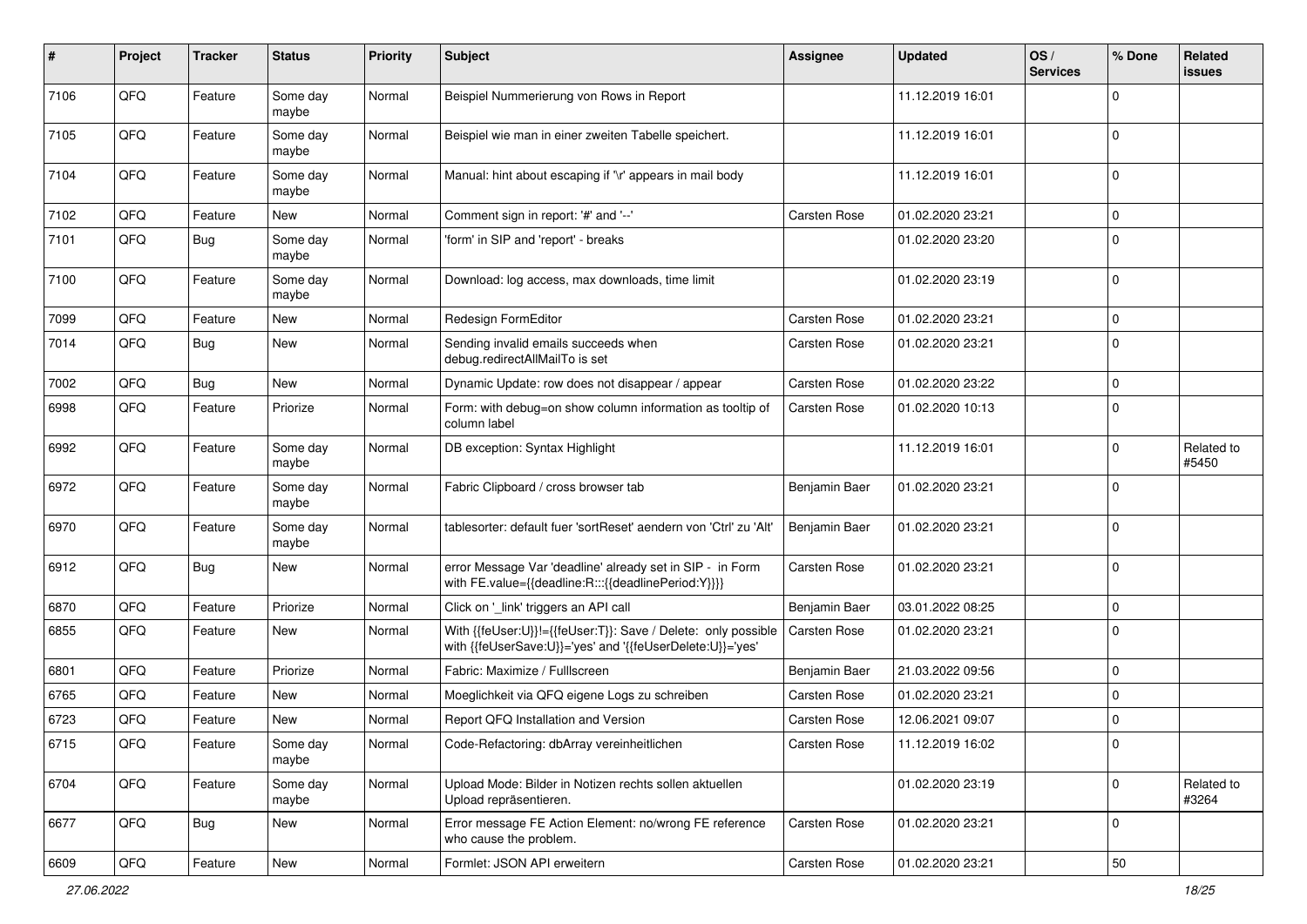| #    | Project | <b>Tracker</b> | <b>Status</b>     | <b>Priority</b> | <b>Subject</b>                                                                                        | Assignee            | <b>Updated</b>   | OS/<br><b>Services</b> | % Done      | Related<br><b>issues</b>                    |
|------|---------|----------------|-------------------|-----------------|-------------------------------------------------------------------------------------------------------|---------------------|------------------|------------------------|-------------|---------------------------------------------|
| 6602 | QFQ     | Feature        | <b>New</b>        | Normal          | Formlet: in Report auf Mausklick ein mini-form oeffnen                                                | Carsten Rose        | 11.12.2019 16:16 |                        | $\mathbf 0$ |                                             |
| 6594 | QFQ     | Feature        | New               | Normal          | Excel: on download, check if there is a valid sip                                                     | Carsten Rose        | 01.02.2020 23:21 |                        | $\mathbf 0$ |                                             |
| 6574 | QFQ     | Bug            | Priorize          | Normal          | qfq.log: Fehlermeldung wurde angezeigt, aber nicht geloggt                                            | Carsten Rose        | 01.02.2020 10:13 |                        | $\pmb{0}$   |                                             |
| 6566 | QFQ     | Bug            | Priorize          | Normal          | Link Function 'delete': provided parameter missing on page<br>reload                                  | Benjamin Baer       | 03.01.2022 08:08 |                        | $\mathbf 0$ |                                             |
| 6515 | QFQ     | Feature        | Some day<br>maybe | Normal          | Formular: Felder dynamisch ein/ausblenden                                                             |                     | 11.12.2019 16:02 |                        | $\mathbf 0$ |                                             |
| 6483 | QFQ     | Bug            | New               | Normal          | R Store funktioniert nicht bei 'Report Notation' im FE                                                | Carsten Rose        | 01.02.2020 23:21 |                        | $\mathbf 0$ |                                             |
| 6462 | QFQ     | <b>Bug</b>     | New               | Normal          | File Upload: Nutzlose Fehlermeldung wenn Datei zu gross                                               | Carsten Rose        | 01.02.2020 23:21 |                        | $\mathbf 0$ | Related to<br>#6139                         |
| 6437 | QFQ     | Feature        | <b>New</b>        | Normal          | Neuer Mode Button bei FormElementen                                                                   | Carsten Rose        | 01.02.2020 23:21 |                        | $\Omega$    | Related to<br>#9668,<br>Blocked by<br>#9678 |
| 6299 | QFQ     | Feature        | Some day<br>maybe | Normal          | Attack detection: log table with invalid SIP access                                                   |                     | 11.12.2019 16:02 |                        | $\Omega$    | Related to<br>#3947                         |
| 6292 | QFQ     | Feature        | <b>New</b>        | Normal          | Download: File speichern mit Hash aber original Filename in<br>der Datenbank vermerken fuer Downloads | <b>Carsten Rose</b> | 01.02.2020 23:21 |                        | $\mathbf 0$ |                                             |
| 6289 | QFQ     | Feature        | <b>New</b>        | Normal          | Form: Log                                                                                             | <b>Carsten Rose</b> | 01.02.2020 23:21 |                        | $\mathbf 0$ |                                             |
| 6288 | QFQ     | Feature        | Some day<br>maybe | Normal          | Best Practice: Erklaeren wie man ein Formular ganz in<br>'weiss' erstellen kann                       |                     | 11.12.2019 16:02 |                        | $\Omega$    |                                             |
| 6261 | QFQ     | Feature        | New               | Normal          | <b>Persistent SIP</b>                                                                                 | Carsten Rose        | 12.06.2021 09:07 |                        | $\Omega$    | Related to<br>#10819                        |
| 6250 | QFQ     | Feature        | In Progress       | Normal          | Enhance layout: a) Subrecord, b) Subrecord-Title                                                      | Carsten Rose        | 01.02.2020 23:22 |                        | $\Omega$    | Related to<br>#5391                         |
| 6224 | QFQ     | Feature        | Priorize          | Normal          | Dynamic update: fade in/out fields                                                                    | Benjamin Baer       | 21.03.2022 09:50 |                        | $\mathbf 0$ |                                             |
| 6140 | QFQ     | Bug            | Priorize          | Normal          | QFQ DnD Sort: Locked fields                                                                           | Benjamin Baer       | 21.03.2022 09:56 |                        | $\pmb{0}$   |                                             |
| 6084 | QFQ     | Feature        | Some day<br>maybe | Normal          | New escape type: 'D' - convert date                                                                   |                     | 01.02.2020 23:19 |                        | $\Omega$    |                                             |
| 6083 | QFQ     | Feature        | Some day<br>maybe | Normal          | Dynamic Update: Value Check via SQL                                                                   |                     | 11.12.2019 16:02 |                        | $\Omega$    |                                             |
| 5991 | QFQ     | Bug            | Some day<br>maybe | Normal          | URLs with ' ' or long parameter are problematic                                                       | <b>Carsten Rose</b> | 01.02.2020 23:19 |                        | $\Omega$    |                                             |
| 5983 | QFQ     | Feature        | Some day<br>maybe | Normal          | Form Submit (save & update): normalize date/-time FE                                                  | Carsten Rose        | 01.02.2020 23:19 |                        | $\mathbf 0$ |                                             |
| 5942 | QFQ     | Feature        | Priorize          | Normal          | 'L' and 'type': append to links, generate via 'link' by using<br>'u: .                                | Carsten Rose        | 01.02.2020 10:13 |                        | $\Omega$    |                                             |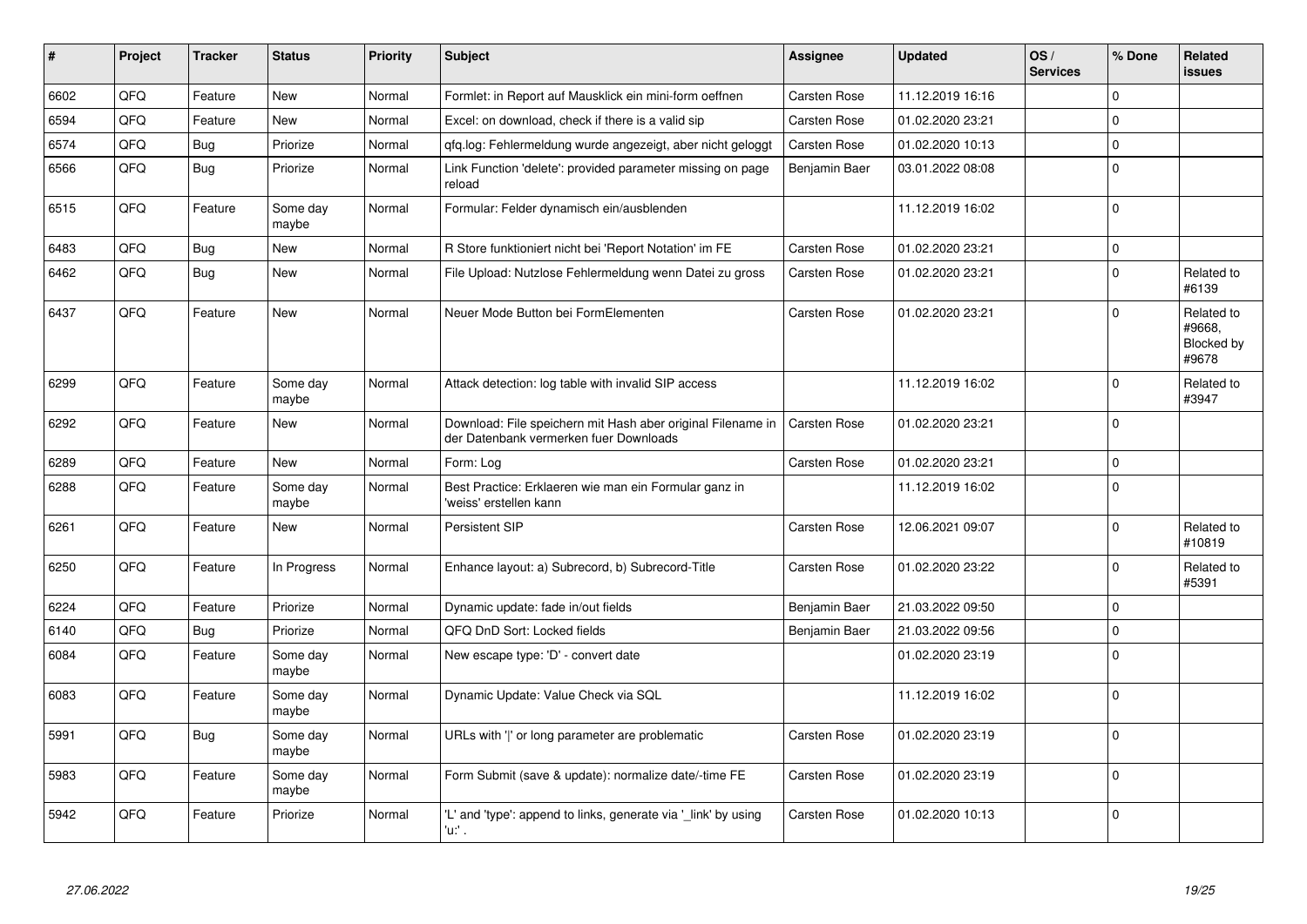| #    | Project | <b>Tracker</b> | <b>Status</b>     | <b>Priority</b> | <b>Subject</b>                                                                    | <b>Assignee</b>     | <b>Updated</b>   | OS/<br><b>Services</b> | % Done      | Related<br>issues                           |
|------|---------|----------------|-------------------|-----------------|-----------------------------------------------------------------------------------|---------------------|------------------|------------------------|-------------|---------------------------------------------|
| 5923 | QFQ     | Feature        | Some day<br>maybe | Normal          | fillStoreSystemBySqlLate                                                          |                     | 01.02.2020 23:19 |                        | $\Omega$    |                                             |
| 5895 | QFQ     | Feature        | Some day<br>maybe | Normal          | Tutorial: List of all QFQ Features                                                |                     | 01.02.2020 23:19 |                        | $\mathbf 0$ |                                             |
| 5894 | QFQ     | Feature        | Feedback          | Normal          | Typeahead in Report: show/hide rows dynamically                                   | Carsten Rose        | 18.02.2022 08:50 |                        | $\Omega$    | Related to<br>#5893,<br>Related to<br>#5885 |
| 5893 | QFQ     | Feature        | Some day<br>maybe | Normal          | Edit on double-click                                                              |                     | 01.02.2020 23:19 |                        | $\Omega$    | Related to<br>#5894                         |
| 5892 | QFQ     | Feature        | Some day<br>maybe | Normal          | QFQ should use T3 API to manipulate FE GROUP<br>membership                        |                     | 01.02.2020 23:20 |                        | $\Omega$    |                                             |
| 5877 | QFQ     | Bug            | Some day<br>maybe | Normal          | FE.type=note:bsColumn strange behaviour                                           |                     | 01.02.2020 23:19 |                        | $\mathbf 0$ |                                             |
| 5852 | QFQ     | Feature        | Some day<br>maybe | Normal          | Logging: mail.log / sql.log - im FE anzeigen und via AJAX<br>aktualisieren        | <b>Carsten Rose</b> | 01.02.2020 23:19 |                        | $\Omega$    | Related to<br>#5885                         |
| 5851 | QFQ     | Feature        | Some day<br>maybe | Normal          | Queue System implementieren: MQTT, RabbitMQ                                       |                     | 01.02.2020 23:20 |                        | $\mathbf 0$ | Related to<br>#5715                         |
| 5850 | QFQ     | Feature        | Some day<br>maybe | Normal          | Deployment: In QFQ Doc best practice fuer zeitgemaesses<br>Deployment beschreiben |                     | 01.02.2020 23:20 |                        | $\Omega$    |                                             |
| 5805 | QFQ     | Feature        | Some day<br>maybe | Normal          | TypeAHead SQL value instead of key stored                                         |                     | 01.02.2020 23:19 |                        | $\mathbf 0$ | Related to<br>#5444                         |
| 5783 | QFQ     | Feature        | Some day<br>maybe | Normal          | <b>BPMN View/Edit</b>                                                             |                     | 11.12.2019 16:02 |                        | $\mathbf 0$ |                                             |
| 5782 | QFQ     | Feature        | New               | Normal          | NextCloud API                                                                     | Carsten Rose        | 01.02.2020 10:02 |                        | $\mathbf 0$ |                                             |
| 5768 | QFQ     | <b>Bug</b>     | Some day<br>maybe | Normal          | '{{pageLanguage:T}}' missing if QFQ is called via api                             | <b>Carsten Rose</b> | 01.02.2020 23:19 |                        | $\Omega$    |                                             |
| 5706 | QFQ     | Bug            | Some day<br>maybe | Normal          | upload: fileDestination needs to be sanatized                                     | Carsten Rose        | 01.02.2020 23:19 |                        | $\mathbf 0$ |                                             |
| 5695 | QFQ     | Feature        | In Progress       | Normal          | <b>Multiform</b>                                                                  | Carsten Rose        | 02.01.2021 18:38 |                        | $\mathbf 0$ |                                             |
| 5665 | QFQ     | Feature        | Some day<br>maybe | Normal          | Versuch das '{{!' nicht mehr noetig ist.                                          | <b>Carsten Rose</b> | 01.02.2020 23:20 |                        | $\mathbf 0$ | Related to<br>#7432,<br>Related to<br>#7434 |
| 5579 | QFQ     | Feature        | Some day<br>maybe | Normal          | Enhance Doc / Presentation: variable type 'link column type'                      | Carsten Rose        | 01.02.2020 23:19 |                        | $\mathbf 0$ |                                             |
| 5576 | QFQ     | <b>Bug</b>     | New               | Normal          | Using MySQL 'DROP' requires privilege - wich is not really<br>necessary.          | Carsten Rose        | 01.02.2020 23:21 |                        | $\mathbf 0$ |                                             |
| 5562 | QFQ     | Feature        | Priorize          | Normal          | Drag'n'Drop fuer Uploads                                                          | Benjamin Baer       | 21.03.2022 09:52 |                        | $\mathbf 0$ | Related to<br>#9706                         |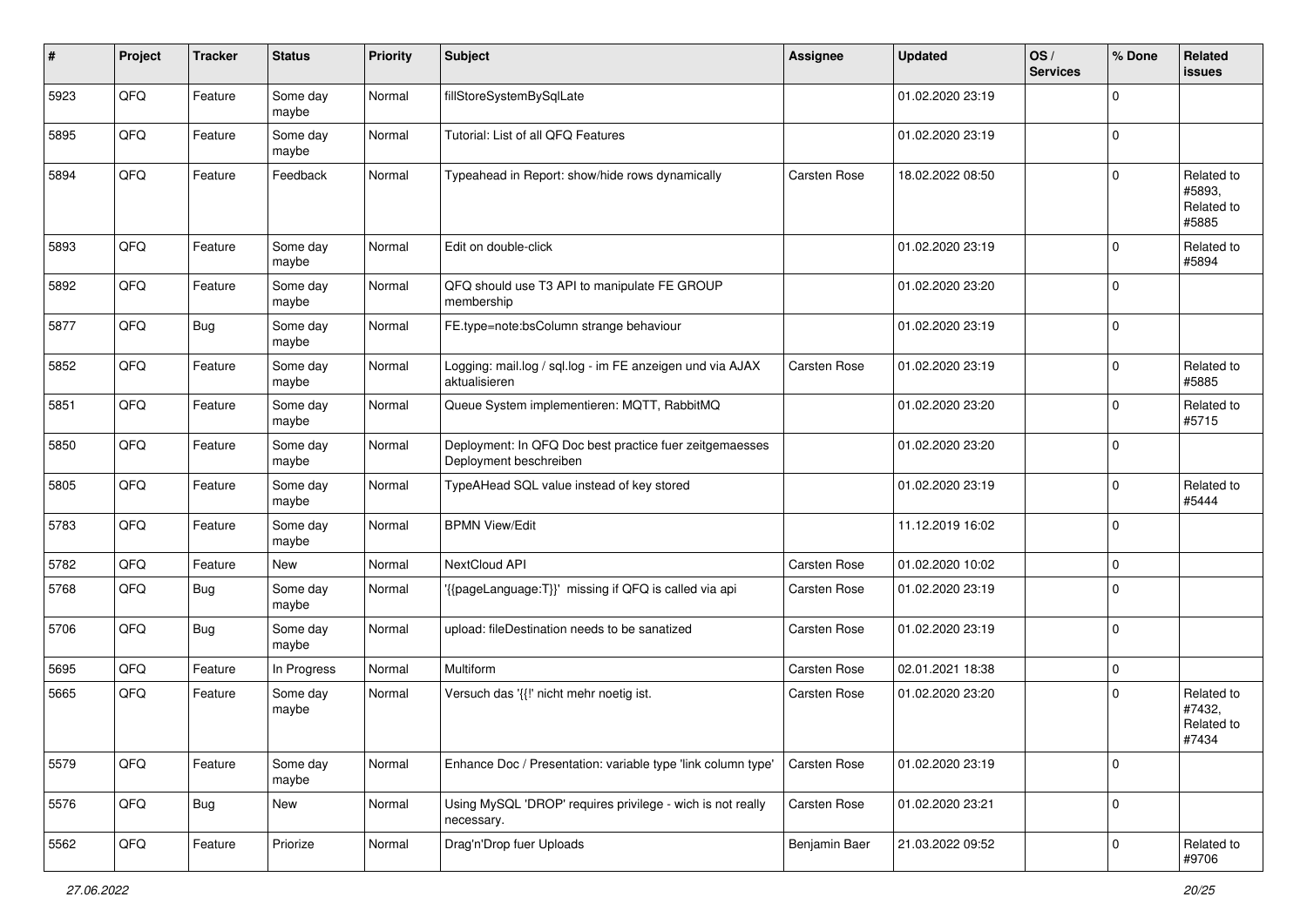| ∦    | Project | <b>Tracker</b> | <b>Status</b>     | <b>Priority</b> | Subject                                                                                                              | <b>Assignee</b>     | <b>Updated</b>   | OS/<br><b>Services</b> | % Done      | Related<br><b>issues</b>                    |
|------|---------|----------------|-------------------|-----------------|----------------------------------------------------------------------------------------------------------------------|---------------------|------------------|------------------------|-------------|---------------------------------------------|
| 5559 | QFQ     | Bug            | New               | Normal          | FE.type = Upload: 'accept' might contain variables                                                                   | <b>Carsten Rose</b> | 11.05.2020 21:23 |                        | $\mathbf 0$ |                                             |
| 5557 | QFQ     | Bug            | Some day<br>maybe | Normal          | Form load: STORE_RECORD filled, but should be empty                                                                  | Carsten Rose        | 01.02.2020 23:19 |                        | 0           |                                             |
| 5548 | QFQ     | Feature        | Some day<br>maybe | Normal          | 801 Textfiles/Scriptfiles als Thumbnail                                                                              | Carsten Rose        | 07.03.2022 16:26 |                        | $\mathbf 0$ |                                             |
| 5480 | QFQ     | Feature        | Some day<br>maybe | Normal          | QFQ: Dokumentation mit Screenshots versehen                                                                          | Carsten Rose        | 01.02.2020 23:20 |                        | $\mathbf 0$ | Related to<br>#9879                         |
| 5455 | QFQ     | Feature        | Some day<br>maybe | Normal          | Mail Redirects grld abhaengig                                                                                        |                     | 01.02.2020 23:20 |                        | $\Omega$    |                                             |
| 5452 | QFQ     | Feature        | Some day<br>maybe | Normal          | Thumbnails from PDF: bad quality                                                                                     |                     | 01.02.2020 23:20 |                        | $\mathbf 0$ |                                             |
| 5428 | QFQ     | Feature        | Some day<br>maybe | Normal          | secure thumbnail: late render on access.                                                                             | <b>Carsten Rose</b> | 01.02.2020 23:20 |                        | $\mathbf 0$ |                                             |
| 5389 | QFQ     | Feature        | Some day<br>maybe | Normal          | QFQ Design: Multline label / note                                                                                    | Benjamin Baer       | 01.02.2020 23:19 |                        | $\mathbf 0$ |                                             |
| 5366 | QFQ     | Feature        | Priorize          | Normal          | Saving with keyboard shortcuts                                                                                       | Benjamin Baer       | 21.03.2022 09:47 |                        | $\mathbf 0$ |                                             |
| 5345 | QFQ     | Feature        | New               | Normal          | Report: UPDATE / INSERT / DELETE statements should<br>trigger subgueries, depending on the result.                   | Carsten Rose        | 27.05.2020 16:11 |                        | $\mathbf 0$ |                                             |
| 5342 | QFQ     | Feature        | Some day<br>maybe | Normal          | link - with HTML Attributes                                                                                          |                     | 01.02.2020 23:20 |                        | $\Omega$    | Related to<br>#14077                        |
| 5305 | QFQ     | <b>Bug</b>     | New               | Normal          | Upload FormElement: nicht disabled by readonly Form                                                                  | <b>Carsten Rose</b> | 16.06.2021 13:43 |                        | $\mathbf 0$ | Related to<br>#9347,<br>Related to<br>#9834 |
| 5160 | QFQ     | Feature        | Some day<br>maybe | Normal          | QFQ collaborative / together.js, ShareJS, y-js, collaborative,                                                       |                     | 11.12.2019 16:02 |                        | $\Omega$    |                                             |
| 5132 | QFQ     | Feature        | Some day<br>maybe | Normal          | Error Message sendmail missing attachment: more details                                                              | Carsten Rose        | 01.02.2020 23:19 |                        | $\mathbf 0$ |                                             |
| 5131 | QFQ     | Feature        | <b>New</b>        | Normal          | Activate Spin Gear ('wait/busy' indicator) via LINK attribute                                                        | <b>Carsten Rose</b> | 01.02.2020 23:21 |                        | $\mathbf 0$ |                                             |
| 5129 | QFQ     | Feature        | Some day<br>maybe | Normal          | Reports: SQL fuer x Achse und y Achse                                                                                |                     | 11.12.2019 16:02 |                        | 0           |                                             |
| 5024 | QFQ     | Feature        | Some day<br>maybe | Normal          | Fabric: Generate PDF with edits                                                                                      | Benjamin Baer       | 01.02.2020 23:20 |                        | $\mathbf 0$ | Related to<br>#10704                        |
| 5021 | QFQ     | Bug            | Some day<br>maybe | Normal          | FE.typ=extra - during save displays error 'datum2' already<br>filled in STORE SIP - the value is stored nevertheless | Carsten Rose        | 01.02.2020 23:19 |                        | $\mathbf 0$ | Related to<br>#3875                         |
| 4974 | QFQ     | Feature        | Some day<br>maybe | Normal          | Long polling - inform all listening clients of changes                                                               |                     | 11.12.2019 16:02 |                        | $\mathbf 0$ |                                             |
| 4956 | QFQ     | Feature        | Some day<br>maybe | Normal          | Sendmail: Benutzerdefinierte Headers                                                                                 | Carsten Rose        | 11.12.2019 16:02 |                        | $\mathbf 0$ |                                             |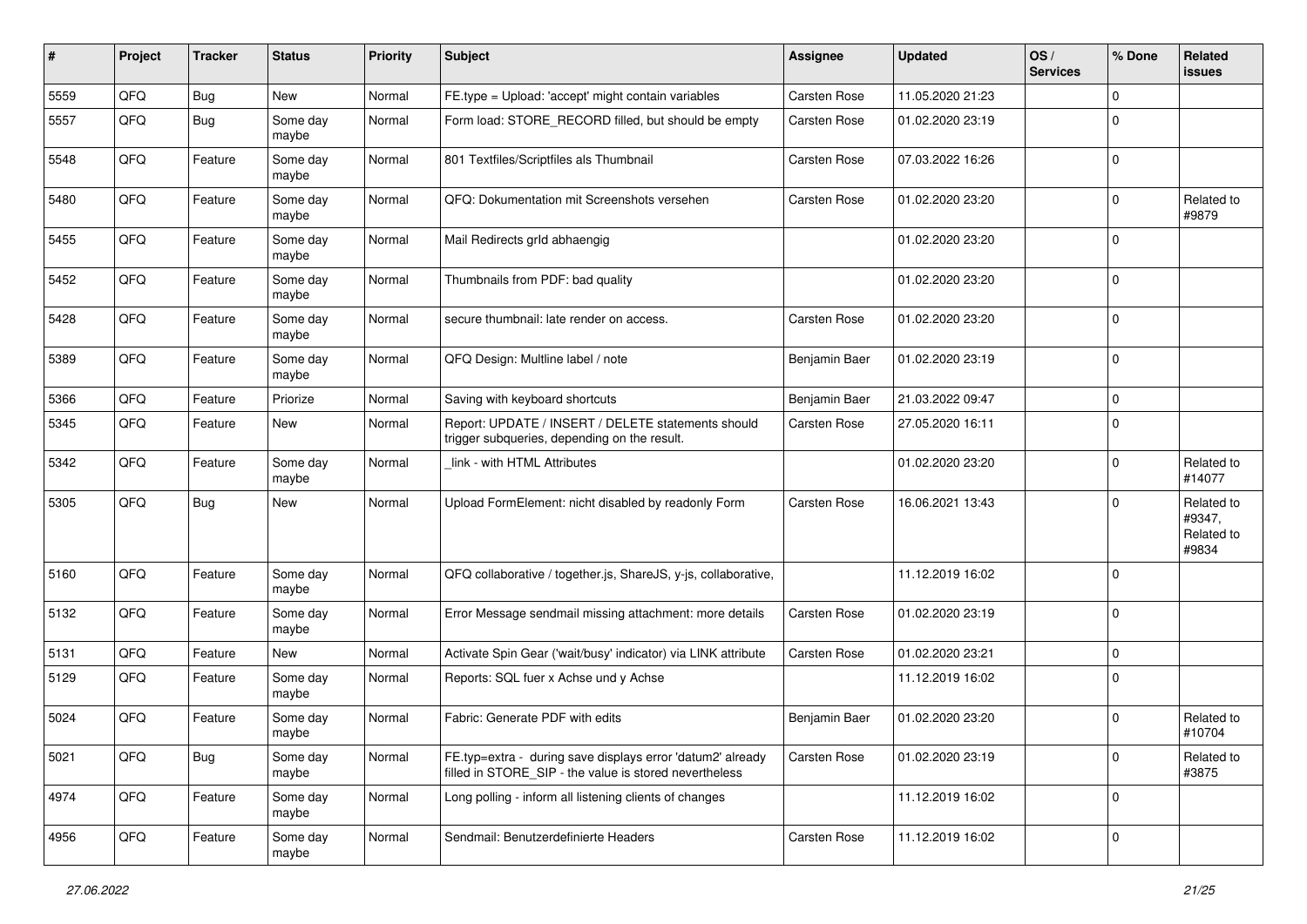| ∦    | Project | <b>Tracker</b> | <b>Status</b>     | <b>Priority</b> | <b>Subject</b>                                                                                                                                                | Assignee            | <b>Updated</b>   | OS/<br><b>Services</b> | % Done      | Related<br><b>issues</b>                       |
|------|---------|----------------|-------------------|-----------------|---------------------------------------------------------------------------------------------------------------------------------------------------------------|---------------------|------------------|------------------------|-------------|------------------------------------------------|
| 4872 | QFQ     | Feature        | Some day<br>maybe | Normal          | Fields of Typo3 page available in STORE_TYPO3                                                                                                                 | Carsten Rose        | 01.02.2020 23:19 |                        | $\Omega$    |                                                |
| 4869 | QFQ     | Feature        | Some day<br>maybe | Normal          | Dynamic Update (show, hide, readonly?, required?) for<br><b>Template Group Elements</b>                                                                       | <b>Carsten Rose</b> | 01.02.2020 23:19 |                        | $\mathbf 0$ | Related to<br>#4865                            |
| 4839 | QFQ     | Feature        | Some day<br>maybe | Normal          | qfq-handle in <head> Abschnitt</head>                                                                                                                         | Carsten Rose        | 11.12.2019 16:02 |                        | $\mathbf 0$ |                                                |
| 4816 | QFQ     | Feature        | Some day<br>maybe | Normal          | Templates for QFQ Reports (Tables, Radios, )                                                                                                                  |                     | 01.02.2020 23:20 |                        | $\mathbf 0$ |                                                |
| 4771 | QFQ     | <b>Bug</b>     | Some day<br>maybe | Normal          | qfq: select-down-values empty after save (edit-form for<br>program administrators)                                                                            | <b>Carsten Rose</b> | 01.02.2020 23:20 |                        | $\Omega$    | Related to<br>#4549, Has<br>duplicate<br>#4282 |
| 4757 | QFQ     | Feature        | Some day<br>maybe | Normal          | Test subrecord: download links ok? Links ok?                                                                                                                  | <b>Carsten Rose</b> | 01.02.2020 23:20 |                        | $\mathbf 0$ |                                                |
| 4756 | QFQ     | Bug            | <b>New</b>        | Normal          | Form dirty even nothing changes                                                                                                                               | <b>Carsten Rose</b> | 11.12.2019 16:16 |                        | $\mathbf 0$ |                                                |
| 4719 | QFQ     | Feature        | Some day<br>maybe | Normal          | Custom Message in Client in case of 'Browser tab close,<br>modification will be lost'                                                                         |                     | 01.02.2020 23:20 |                        | $\mathbf 0$ |                                                |
| 4659 | QFQ     | Bug            | Some day<br>maybe | Normal          | infoButtonExtra                                                                                                                                               | <b>Carsten Rose</b> | 01.02.2020 23:20 |                        | $\Omega$    |                                                |
| 4652 | QFQ     | Feature        | Some day<br>maybe | Normal          | UZH CD: Weiterleitung auf benutzerdefinierte 403/404 Seite                                                                                                    | Carsten Rose        | 01.02.2020 23:20 |                        | $\mathbf 0$ |                                                |
| 4651 | QFQ     | <b>Bug</b>     | Some day<br>maybe | Normal          | 'Loading document" Modal wird angezeigt bei uzhcd type=2<br>Ansicht                                                                                           | Carsten Rose        | 01.02.2020 23:20 |                        | $\mathbf 0$ |                                                |
| 4650 | QFQ     | Feature        | Some day<br>maybe | Normal          | Convert html to doc/rtf                                                                                                                                       | Carsten Rose        | 01.02.2020 23:20 |                        | $\mathbf 0$ | Related to<br>#10704                           |
| 4640 | QFQ     | Feature        | Some day<br>maybe | Normal          | Rename System Forms                                                                                                                                           |                     | 01.02.2020 23:20 |                        | $\mathbf 0$ |                                                |
| 4627 | QFQ     | Feature        | Some day<br>maybe | Normal          | dbupdate: all tables - check 'create', 'modified' if it is possible<br>to change to default 'CURRENT_TIMESTAMP' and modified<br>'ON UPDATE CURRENT_TIMESTAMP' |                     | 01.02.2020 23:20 |                        | $\mathbf 0$ |                                                |
| 4626 | QFQ     | Feature        | Some day<br>maybe | Normal          | Mobile View: 'classBody=qfq-form-right' makes no sense                                                                                                        |                     | 01.02.2020 23:20 |                        | $\mathbf 0$ |                                                |
| 4606 | QFQ     | Feature        | Some day<br>maybe | Normal          | link: qualifier to render bootstrap button                                                                                                                    | Carsten Rose        | 01.02.2020 23:19 |                        | $\mathbf 0$ |                                                |
| 4583 | QFQ     | Bug            | Some day<br>maybe | Normal          | Dynamic Update bei TypeAhead Feldern                                                                                                                          | Carsten Rose        | 01.02.2020 23:19 |                        | $\mathbf 0$ |                                                |
| 4551 | QFQ     | Feature        | Some day<br>maybe | Normal          | Set 'pills' via dynamicUpdate to show/hide/disabled                                                                                                           |                     | 01.02.2020 23:20 |                        | $\mathbf 0$ | Related to<br>#3752                            |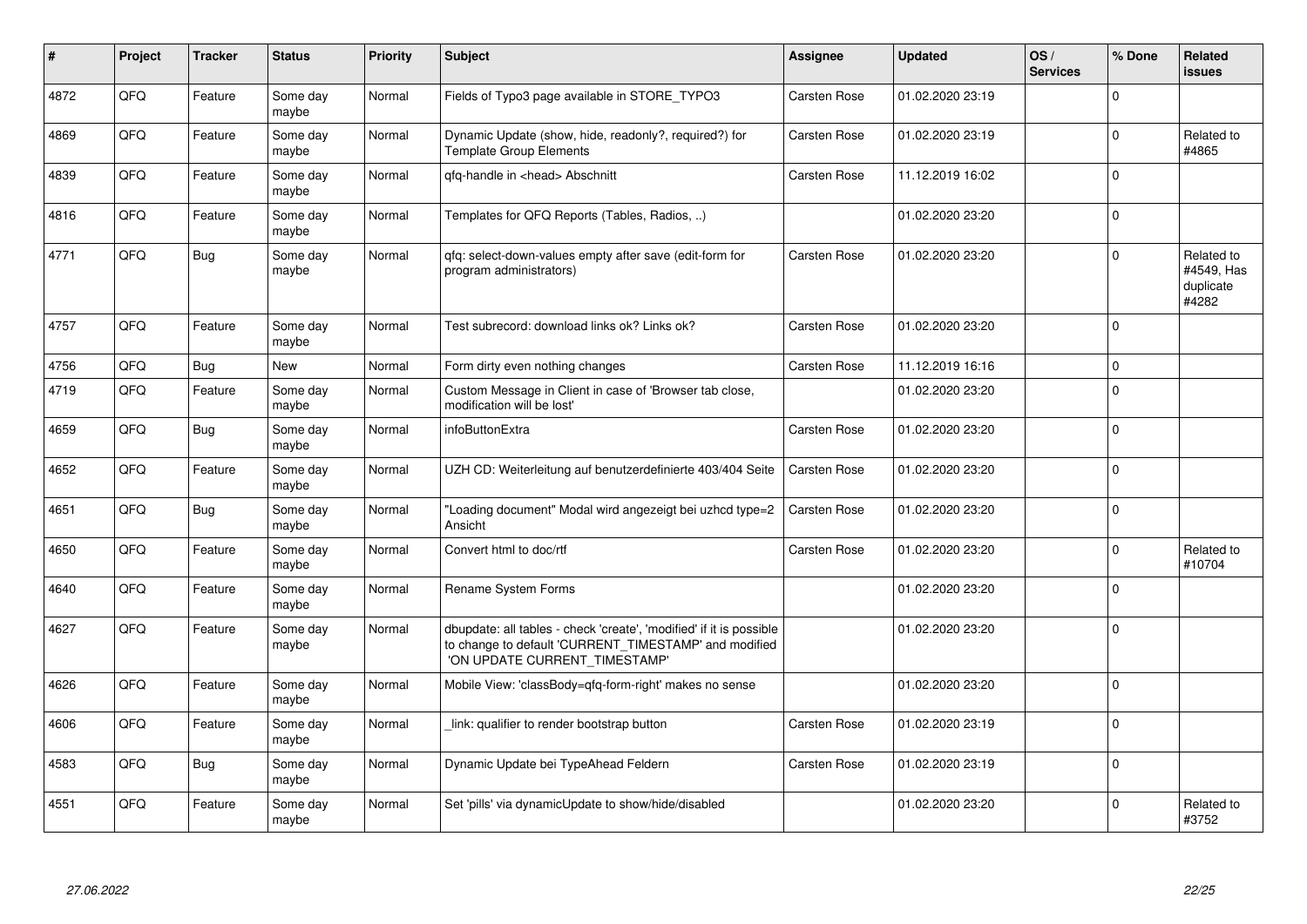| ∦    | Project | <b>Tracker</b> | <b>Status</b>     | <b>Priority</b> | Subject                                                                                                | <b>Assignee</b>     | <b>Updated</b>   | OS/<br><b>Services</b> | % Done      | Related<br><b>issues</b>                    |
|------|---------|----------------|-------------------|-----------------|--------------------------------------------------------------------------------------------------------|---------------------|------------------|------------------------|-------------|---------------------------------------------|
| 4549 | QFQ     | <b>Bug</b>     | Some day<br>maybe | Normal          | TemplateGroups: FE.type SELECT loose selected value<br>after save                                      | Carsten Rose        | 01.02.2020 23:20 |                        | $\mathbf 0$ | Related to<br>#4548,<br>Related to<br>#4771 |
| 4546 | QFQ     | <b>Bug</b>     | Some day<br>maybe | Normal          | NH: SIP storage is destroyed                                                                           |                     | 01.02.2020 23:20 |                        | $\mathbf 0$ |                                             |
| 4536 | QFQ     | Feature        | Some day<br>maybe | Normal          | FE upload: problem with delete if mutliple uploads an<br>FE.name="                                     |                     | 01.02.2020 23:20 |                        | $\mathbf 0$ |                                             |
| 4528 | QFQ     | Bug            | Some day<br>maybe | Normal          | extraButtonLock mit SQLAhead Bug                                                                       | <b>Carsten Rose</b> | 01.02.2020 23:19 |                        | $\mathbf 0$ |                                             |
| 4457 | QFQ     | Bug            | Priorize          | Normal          | typeahead: pressing return to select an item, saves the form<br>and closes the form.                   | Benjamin Baer       | 03.01.2022 08:01 |                        | $\mathbf 0$ | Related to<br>#4398                         |
| 4454 | QFQ     | Bug            | Some day<br>maybe | Normal          | Required Elements: multiple elements in a row - whole row<br>marked if only one input is empty.        | Benjamin Baer       | 01.02.2020 23:20 |                        | $\mathbf 0$ |                                             |
| 4446 | QFQ     | Feature        | Some day<br>maybe | Normal          | New FE get same feldContainerId as last modifed FE                                                     |                     | 01.02.2020 23:20 |                        | $\mathbf 0$ |                                             |
| 4445 | QFQ     | Feature        | Some day<br>maybe | Normal          | template group: Option to simulate fieldset                                                            |                     | 28.06.2021 14:11 |                        | $\mathbf 0$ |                                             |
| 4444 | QFQ     | Feature        | Some day<br>maybe | Normal          | FE.type=upload: detect mime type                                                                       |                     | 11.12.2019 16:02 |                        | $\mathbf 0$ | Related to<br>#4303                         |
| 4443 | QFQ     | Feature        | Some day<br>maybe | Normal          | Form: multiple secondary tables                                                                        |                     | 01.02.2020 23:20 |                        | $\mathbf 0$ |                                             |
| 4442 | QFQ     | Feature        | Some day<br>maybe | Normal          | Special Column Name: _link - new symbol G (Glyph) to<br>choose any available symbol                    |                     | 11.12.2019 16:02 |                        | $\mathbf 0$ |                                             |
| 4441 | QFQ     | Bug            | Some day<br>maybe | Normal          | \$_SERVER Vars sollten nur aus dem Store genommen<br>werden - Code entsprechend anpassen.              |                     | 11.12.2019 16:02 |                        | $\mathbf 0$ |                                             |
| 4440 | QFQ     | Feature        | Some day<br>maybe | Normal          | Manual.rst: explain how to. expand PHP Session to 4h                                                   |                     | 11.12.2019 16:02 |                        | $\mathbf 0$ |                                             |
| 4439 | QFQ     | Feature        | Some day<br>maybe | Normal          | Log: report all actions fired by an FE Element, incl. the<br>original directive (slaveld, sqllnsert, ) |                     | 01.02.2020 23:20 |                        | $\mathbf 0$ | Related to<br>#4432,<br>Related to<br>#5458 |
| 4435 | QFQ     | Feature        | Some day<br>maybe | Normal          | Report: striptags - specify allowed tags                                                               |                     | 01.02.2020 23:20 |                        | $\mathbf 0$ |                                             |
| 4433 | QFQ     | Feature        | Some day<br>maybe | Normal          | Log when SIP will be destroyed by QFQ for any (security)<br>reason                                     |                     | 01.02.2020 23:20 |                        | $\mathbf 0$ | Related to<br>#4432,<br>Related to<br>#5458 |
| 4420 | QFQ     | Feature        | Some day<br>maybe | Normal          | Client: Local Storage - store the changes of a form, local in<br>the browser.                          | Benjamin Baer       | 11.12.2019 16:02 |                        | $\mathbf 0$ |                                             |
| 4413 | QFQ     | Feature        | New               | Normal          | fieldset: show/hidden, modeSql, dynamicUpdate                                                          | <b>Carsten Rose</b> | 09.02.2022 15:19 |                        | 0           |                                             |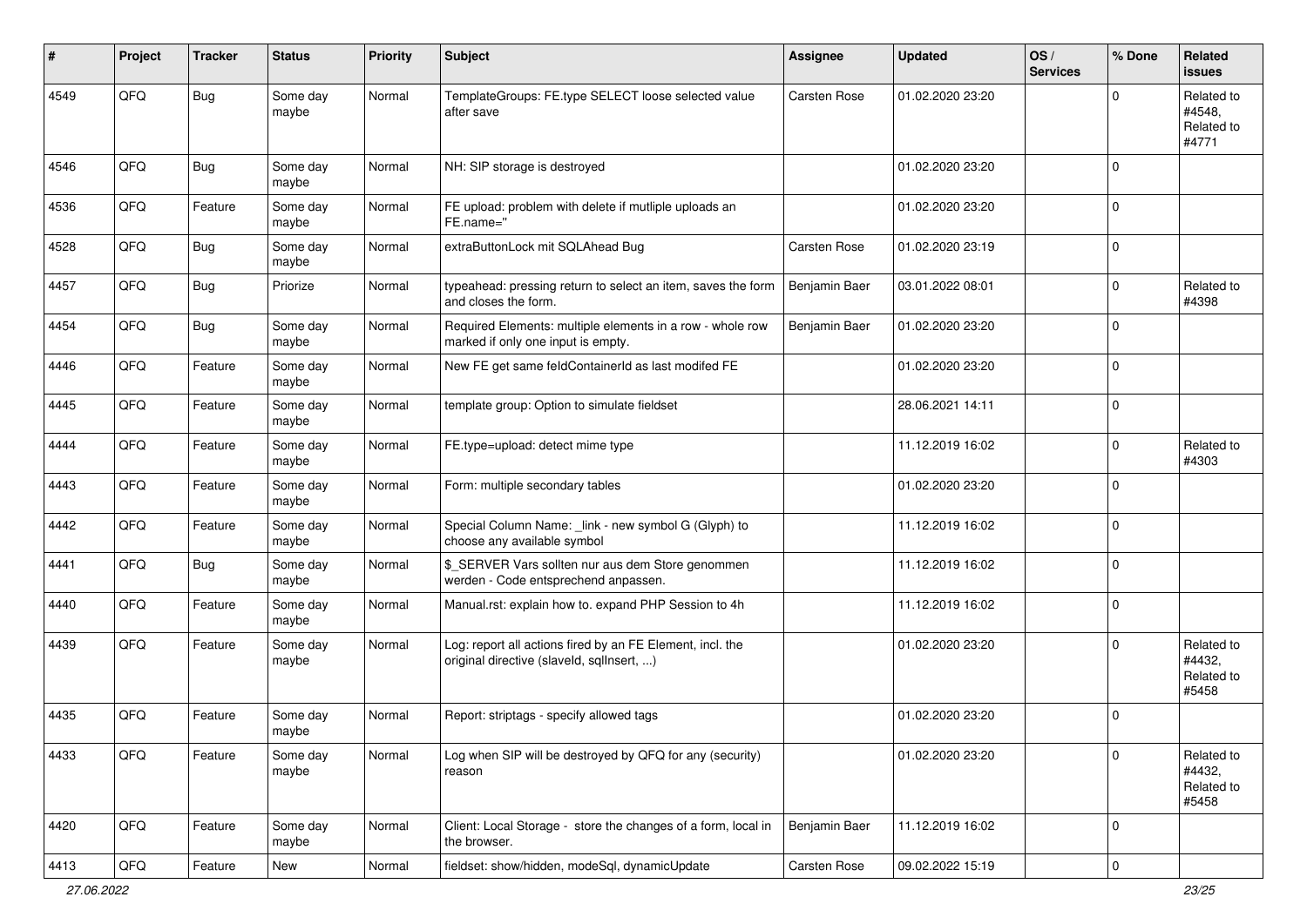| #    | Project | <b>Tracker</b> | <b>Status</b>     | <b>Priority</b> | <b>Subject</b>                                                                                                                                           | Assignee            | <b>Updated</b>   | OS/<br><b>Services</b> | % Done      | Related<br><b>issues</b>                    |
|------|---------|----------------|-------------------|-----------------|----------------------------------------------------------------------------------------------------------------------------------------------------------|---------------------|------------------|------------------------|-------------|---------------------------------------------|
| 4398 | QFQ     | Bug            | Some day<br>maybe | Normal          | Typeahead: mouse click in a prefilled input opens a single<br>item dropdown with the current value - click on it seems to<br>set the value, not the key. | Benjamin Baer       | 01.02.2020 23:20 |                        | $\Omega$    | Related to<br>#4457                         |
| 4365 | QFQ     | Feature        | Some day<br>maybe | Normal          | Multi Language: new way of config                                                                                                                        | Carsten Rose        | 01.02.2020 23:20 |                        | $\Omega$    |                                             |
| 4349 | QFQ     | Feature        | Some day<br>maybe | Normal          | link download: downloaded external URL to<br>deliver/concatenate - check mimetipe and handle it correctly                                                | Carsten Rose        | 11.12.2019 16:02 |                        | $\pmb{0}$   |                                             |
| 4343 | QFQ     | Feature        | Some dav<br>maybe | Normal          | Link: Classifier to add 'attributes'                                                                                                                     | Carsten Rose        | 01.02.2020 23:20 |                        | $\mathbf 0$ | Related to<br>#14077                        |
| 4330 | QFQ     | Feature        | Some day<br>maybe | Normal          | Error Message: report missing {{ / }} in sqlUpdate, sqlInsert,<br>sqlDelete, sqlAfter, sqlBefore in FE action elements.                                  | <b>Carsten Rose</b> | 01.02.2020 23:20 |                        | $\Omega$    |                                             |
| 4328 | QFQ     | Bug            | Some day<br>maybe | Normal          | Error Message: Show FE name/number on problems in FE                                                                                                     | Carsten Rose        | 01.02.2020 23:20 |                        | $\mathbf 0$ |                                             |
| 4293 | QFQ     | Bug            | Some day<br>maybe | Normal          | Download broken if token 'd:' is missing - but no error<br>message                                                                                       | Carsten Rose        | 11.12.2019 16:03 |                        | $\mathbf 0$ | Related to<br>#7514                         |
| 4259 | QFQ     | Feature        | Some day<br>maybe | Normal          | Instant trigger a cron job                                                                                                                               | <b>Carsten Rose</b> | 11.12.2019 16:03 |                        | $\mathbf 0$ |                                             |
| 4250 | QFQ     | Feature        | New               | Normal          | AutoCron in QFQ via PHP                                                                                                                                  | Carsten Rose        | 01.02.2020 23:21 |                        | $\Omega$    | Related to<br>#3292,<br>Related to<br>#3291 |
| 4197 | QFQ     | Feature        | Some day<br>maybe | Normal          | Unit Test fuer JSON Stream von QuickFormQuery.php ><br>doForm()                                                                                          | Carsten Rose        | 11.12.2019 16:03 |                        | $\Omega$    |                                             |
| 4194 | QFQ     | Feature        | In Progress       | Normal          | Bootstrap 4 ist jetzt offiziel                                                                                                                           |                     | 03.05.2021 20:47 |                        | $\mathbf 0$ | Related to<br>#10114                        |
| 4138 | QFQ     | Bug            | Some day<br>maybe | Normal          | _style fehlt                                                                                                                                             |                     | 11.12.2019 16:03 |                        | $\mathbf 0$ |                                             |
| 4122 | QFQ     | Bug            | Some day<br>maybe | Normal          | file: Render Mode hat keinen Effekt                                                                                                                      |                     | 11.12.2019 16:03 |                        | $\mathbf 0$ |                                             |
| 4092 | QFQ     | Bug            | Some day<br>maybe | Normal          | 1) Logging verbessern wann welches FE warum ausgefuehrt   Carsten Rose<br>wird, 2) Documentation: Best Practice Template Group                           |                     | 01.02.2020 23:19 |                        | $\mathbf 0$ | Related to<br>#3504                         |
| 4082 | QFQ     | Feature        | <b>New</b>        | Normal          | Dynamic Update: modeSql - useful default                                                                                                                 | <b>Carsten Rose</b> | 01.02.2020 23:22 |                        | $\mathbf 0$ |                                             |
| 4050 | QFQ     | Feature        | New               | Normal          | sql.log: 1) FormElement ID which causes a specific action,<br>2) Result in the same row.                                                                 | <b>Carsten Rose</b> | 15.04.2020 11:35 |                        | $\mathbf 0$ | Related to<br>#5458                         |
| 4027 | QFQ     | Feature        | Some day<br>maybe | Normal          | Missing: orange 'check' / 'bullet'                                                                                                                       |                     | 11.12.2019 16:03 |                        | $\mathbf 0$ |                                             |
| 4026 | QFQ     | Feature        | Some day<br>maybe | Normal          | sqlLog.sql: log number of FE.id                                                                                                                          | Carsten Rose        | 11.12.2019 16:03 |                        | $\mathbf 0$ | Related to<br>#5458                         |
| 4023 | QFQ     | Feature        | New               | Normal          | prepared statements - FE action: salveld, sqllnsert,<br>sqlUpdate, sqlDelete, sqlBefore, sqlAfter                                                        | Carsten Rose        | 11.12.2019 16:15 |                        | $\pmb{0}$   |                                             |